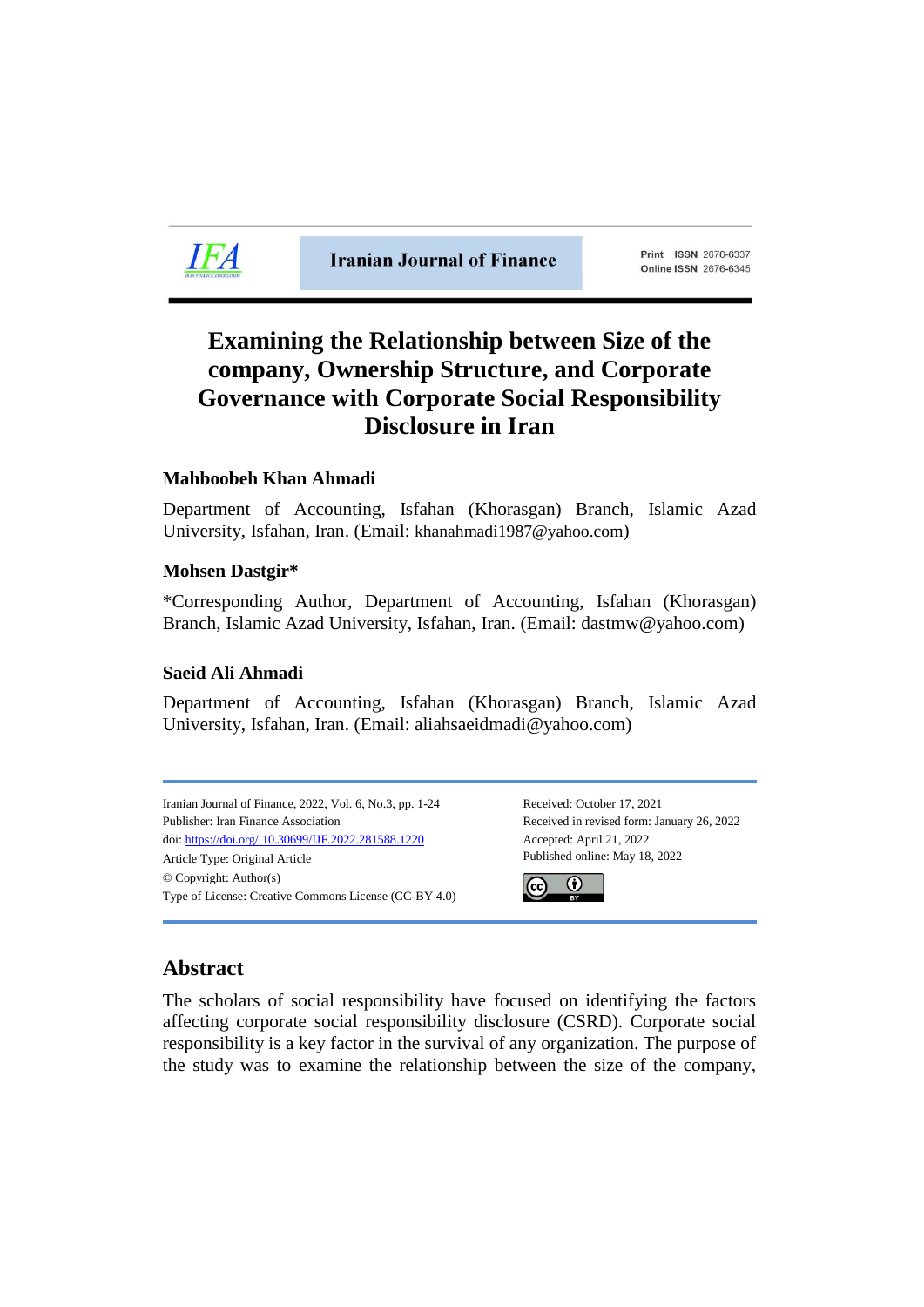ownership structure, and governance structure to explain the determinants of Corporate social responsibility in Iran. Regarding this, the data of 127 companies listed on the Tehran Stock Exchange from 2009 to 2018 were collected and analyzed. Multiple regression model as panel data and fixed effects method was used to test the hypotheses. The results from the study tests indicated that the size of the company is an effective factor in Corporate social responsibility in Iran. The role of this factor is positive. Larger companies have been more successful in Corporate social responsibility. Moreover, the ownership structure is a determining factor and has improved the disclosure of social responsibility. The presence of major owners in the company potentially enhances the dissemination of information and protects the interests of minority shareholders, and the corporate governance structure has not been a determining factor in Corporate social responsibility in Iran. Indeed, the board's ability to perform its duties decreases when its size is large.

**Keywords:** Size of the company, Ownership structure, Governance structure, Corporate social responsibility disclosure.

# **Introduction**

Corporate social responsibility (CSR) addresses ethical issues about company behavior and decision making on issues like human resource management, environmental support, occupational health, social relationships, and relationships with suppliers and customers (Costello and Lima, 2006). CSRs include the theory of legitimacy, theory of interest groups and the theory of political economy, all of which show that the managers want to disclose social information for various reasons like gaining organizational legitimacy or pressure from interest groups. However, there is a belief in the need to develop laws and standards in this field in the theory of political economy. There are both ethical and managerial branches in stakeholder theory. The ethical sphere deals with how organizations should treat their stakeholders. This view stresses the responsibilities of organizations. In contrast, the management branch of stakeholder theory emphasizes the need for the management of special stakeholder groups (Foroughi et al., 2008).

It is understandable that larger companies have more social responsibility disclosures. This is because they are more inclined to attract public attention and are therefore under more pressure to engage in social responsibility activities. Thus, the public attention to these companies makes them committed to social activities and try properly inform and disclose these activities to gain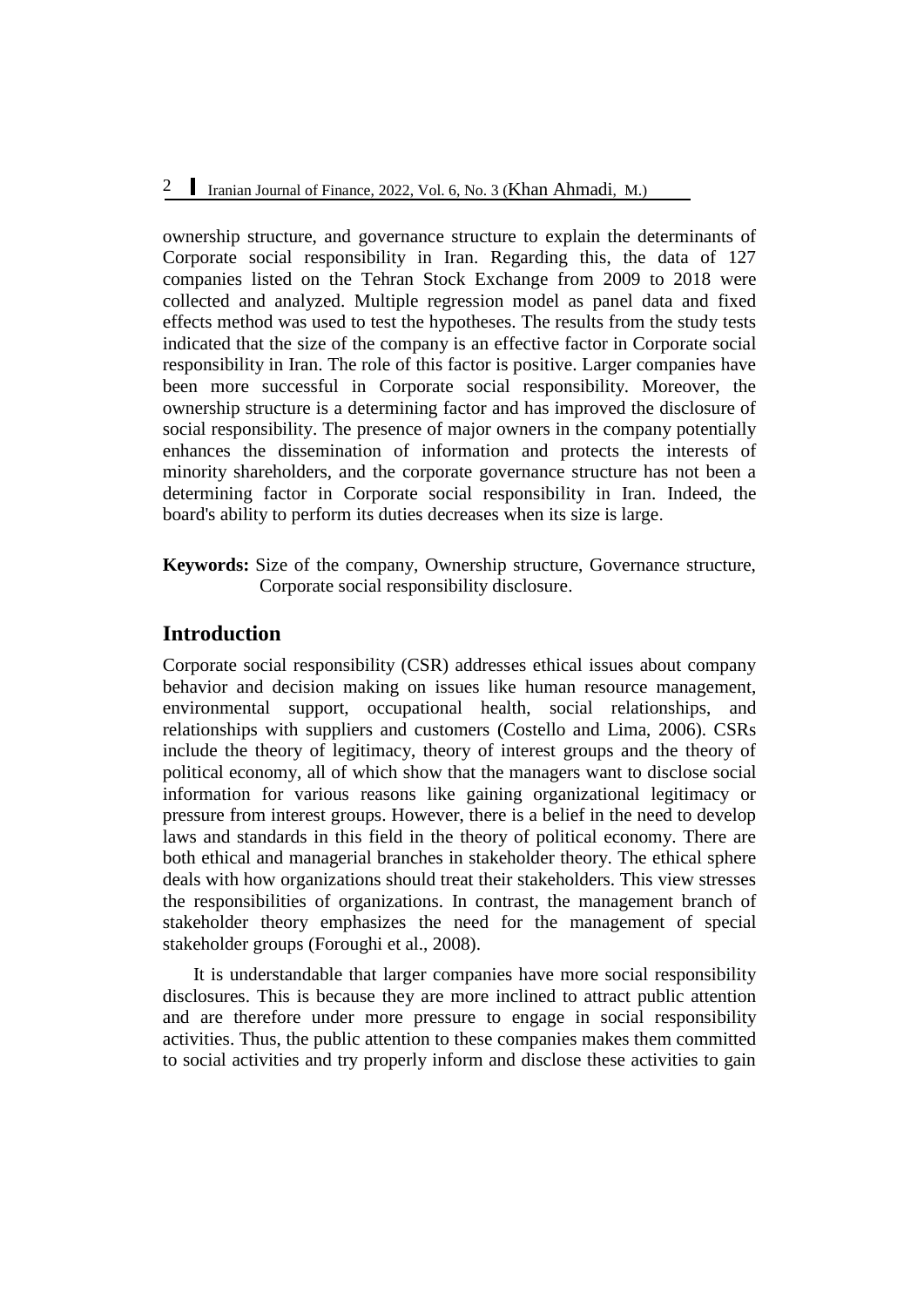public trust. Furthermore, larger companies may have more shareholders supportive and interested in the company's social activities (Kahn et al., 1987). Bamber and Paolin (2008) found that ownership concentration makes the firm reluctant to enhance discretionary disclosure because major owners can get information directly from the company. However, for minority shareholders, the only source of information is the company's financial statements. Simultaneously, other owners have the potential to affect corporate financial reporting practices (Bamber and Paolin, 2008).

Hence, the community enables companies to survive in the long run. The community takes advantage of the activities and behavior of companies. The expansion of corporate accountability implies that corporate responsibilities go beyond what they used to be - providing money to shareholders. The companies must be accountable to the stakeholders (shareholders, customers, employees, suppliers, banks, legislators, the environment and the community). Therefore, besides economic responsibility, companies must feel responsible for social issues. Therefore, because of the significance of CSR and related disclosures, adequate care should be taken in financial reporting. Exercising supervision and care here might need the existence of corporate governance mechanisms (Xiao et al, 2005).

Given the above, the main problem of the study is whether the ownership structure and the governance structure potentially lead to the voluntary CSRD in Iran. Clarifying these factors can help managers determine financial reporting strategies and be useful for regulators of corporate disclosure.

# **Literature Review**

Walker (2004) conducted a study on consumer protection of socially responsible businesses and showed that 88% of American consumers tend to buy from a socially responsible company. There is much proof that it is useful for companies to enter the category of organizational social responsibility (for example, Tan et al., 2004; Werner, 2000). Additionally, the social responsibility of business units is recognized as an essential component of organizational marketing strategies that usually strengthens and empowers the organizational brand. The significance of paying attention to social responsibility becomes clear when organizations try to obtain the same groups of customers with the same products or services (Bamber and Paolin, 2008).

Fang et al. (2019) stated that large companies are at the center of the special attention of various groups in the community, so they are under more pressure to disclose social responsibility to legalize the activities of this group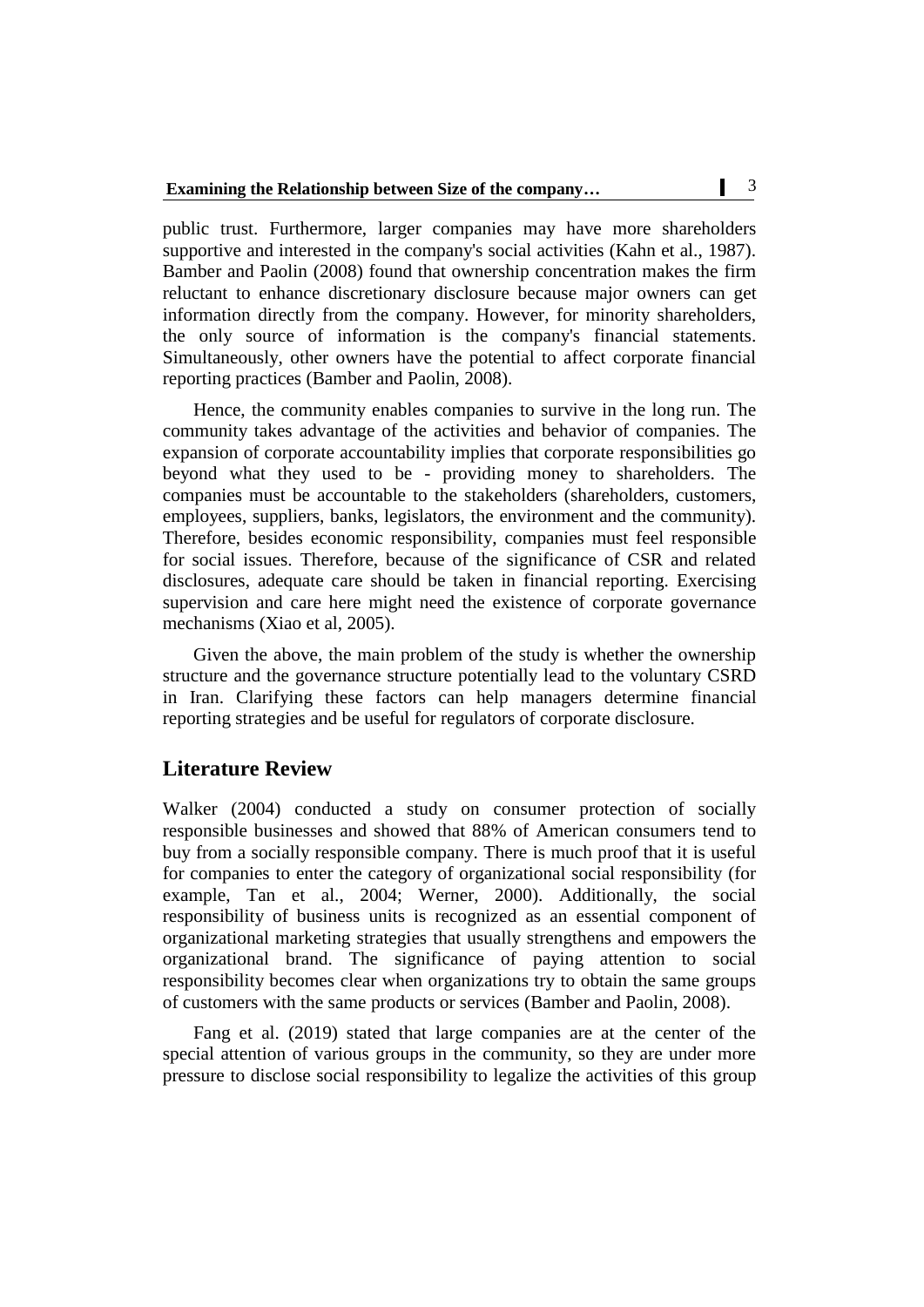of companies. Thus, they found a positive and significant relationship between CSR and the size of the company. Indeed, larger companies are affected by the community and need to legitimize their activities in the community more because of societal pressures. Moreover, larger companies usually use tools like the disclosure of environmental and social information to reduce their political costs (Gary et al., 2001; Hanifa and Cook, 2005). The results of Harrodrosario et al. (2017) indicated that larger companies whose source of revenue is oil and gas are more inclined to publish the most complete CSR reports. Badulescu et al. (2018) concluded a positive relationship between the size of the company and CSRD, and in fact, smaller companies are reluctant to submit CSR reports. It is understandable that larger companies offer more social responsibility as the most important part of the community. The community is paying more attention to larger companies in preparing such reports (Badulescu et al., 2018).

With a glance at the improvement in the disclosure of social responsibility, Mohammad Bassam and Michel (2019) considered the role of ownership structure significant. On the other hand, the percentage of independent (nonexecutive) directors on the board, the duality of the position of CEO and the position of chairman, the age of the director, the degree of ownership of the board and the percentage of significant shares held by institutional shareholders have had a significant negative impact on CSR level. In examining the effect of national culture and corporate governance on CSR, Adnan et al. (2018) found a positive relationship between corporate governance and a negative relationship between national culture and social responsibility reporting. Large companies with legal personalities in a community where the government has a lesser role have a higher quality of CSR reporting. Large companies, with a board of directors, and reports of social responsibility by the rulers of companies in a social format have more power and quality. While the government ownership affects reporting and the quality of CSR reporting is adjusted by them in some cases and causes harmful effects on CSR reporting and the development of CSR guidelines and the creation of sustainable reporting throughout the country. In an empirical analysis of the effect of CEO ability and corporate governance on CSR performance, Sanchez et al. (2019) found that CEO ability is a unique resource that can help companies manage agency problems and the mechanism governing CSR has a positive effect. CEO ability and corporate governance have a significant effect on increasing the performance of CSR in a company. CEOs are typically less likely to engage in CSR activities, whereas the results of this study highlight the brilliance of the CEO and the role of corporate governance. Given the above theoretical foundations, one can see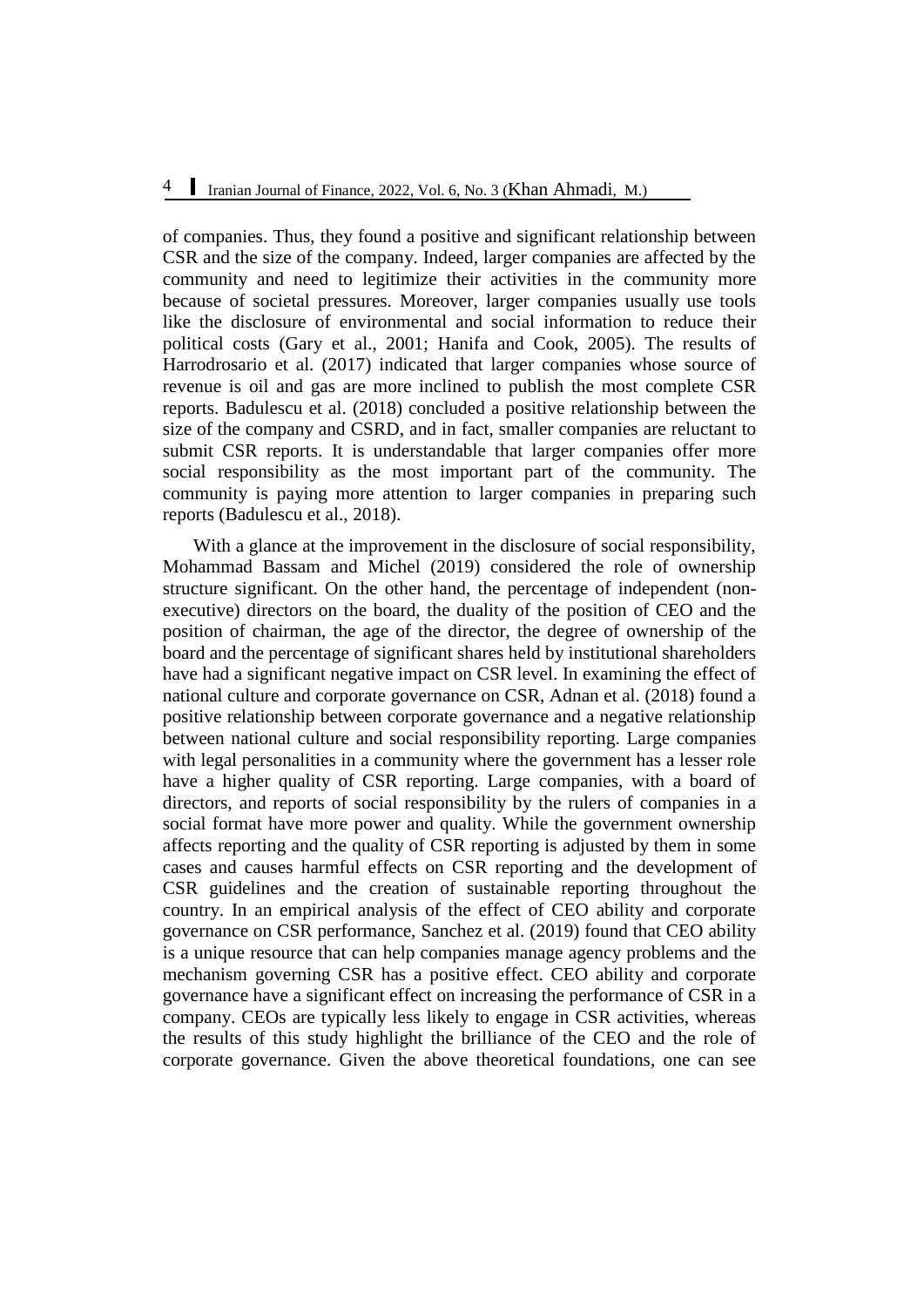that all profit organizations and units face social responsibility and the resulting challenges. This is because of the interaction between them and the community and is potentially inevitable (Mandhachitara and Poolthong, 2011). Here, financial institutions and banks must pay serious attention to the dimensions of social responsibility, as they are directly related to the community. Understanding that trust is a functional prerequisite for bankers' activity can provide a justification for regulating the industry in areas of market failure, including information asymmetry, the nature of financial contracts and outflows. Responsible and ethical behavior increases trust and reputation, which has a great effect on the development of effective information frameworks, which are part of the basic foundations of a financial system. Thus, three basic aspects necessitate the present study.

1) Focus on the role of social responsibility and explain the factors affecting its disclosure to inform users about the evaluation of the corporate financial reporting environment

2) Assisting managers in determining the correct financial reporting strategies

3) Assisting the regulators of corporate disclosure to determine the regulations that need them to disclose part of their social activities in accordance with certain characteristics of companies

# **Research Background**

In examining the relationship between social responsibility and the financial performance of large corporations, Fang et al. (2019) found that large corporations are at the center of special attention of various groups in the community; thus, there is more pressure to disclose social responsibility to legalize activity in this group of companies. Hence, they found a positive and significant relationship between CSR and the size of the company. Indeed, larger corporates are affected by the community and need to legitimize their activities in the community more because of societal pressures. Additionally, larger companies often use tools like the disclosure of environmental and social information to reduce their political costs.

In a study on the empirical analysis of the effect of CEO ability and corporate governance on CSR performance, Sanchez et al. (2019) found that CEO ability is a unique resource that can help companies manage agency problems and build and has a positive effect on the mechanism governing CSR. The ability of the CEO and corporate governance to increase the performance of CSR in a company has a significant effect. Typically, CEOs are less likely to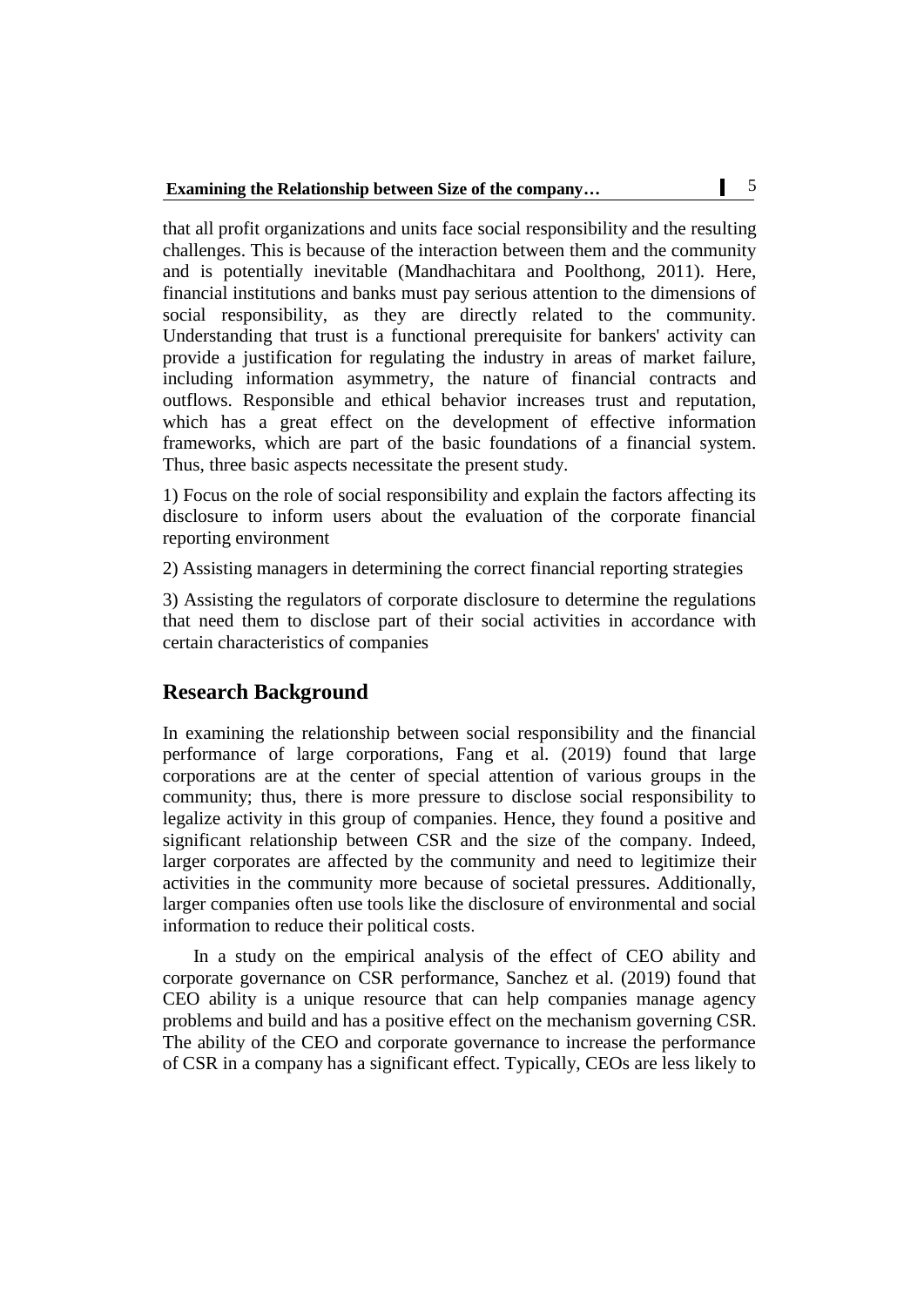engage in CSR activities, whereas the findings of this study highlight the brilliance of the CEO and the role of corporate governance.

In a study on CSRD, corporate governance and multinational activities, Kofi et al. (2018) showed that corporate governance and multinational activities both have a positive effect on the quality of CSRD. Furthermore, the results show that some characteristics of corporate governance like board size (quality and quantity) and the existence of a board social responsibility committee have a positive relationship with the quality of CSRD. However, increasing the number of non-executive executives may not necessarily enhance the quantity or quality of information disclosure.

In examining social responsibility and financial performance in the Tehran Stock Exchange, Noroush et al. (2017) showed that companies have a better social responsibility in terms of each of the indices of organizational transparency, socio-economic sustainability, humanitarian responsibility and good corporate governance and get higher profitability. Additionally, they showed that companies' profitability in terms of return on assets leads to their level of social responsibility.

Amir Hosseini and Ghobadi (2016) studied reporting on social responsibility, financial performance and institutional ownership. Firstly, the relationship between CSR and financial performance was examined and then the relationship between CSR and institutional ownership was examined with the mediating effect of financial performance. The results show the effect of the mediating variable of financial performance on the relationship between social responsibility and institutional ownership.

In a study entitled "Examining the study of the moderating role of the variable importance of social responsibility on the relationship between social responsibility and organizational commitment," Mortazavi et al. (2010) argued that social responsibility is recognized as one of the most important elements of the philosophy of organizations. In this regard, the food industry was selected as the study population, which was done with the participation of 105 members in the form of a statistical sample and the use of a questionnaire to collect data. The results stress the significance of social responsibility and its observance by organizations can have a positive function on the performance of organizations in a way that significantly affects the organizational commitment of employees.

In a study entitled "The role of cultural managers in promoting social responsibility," Royaee and Mehrdoust (2009) stated that CSR has been a sensitive and significant issue in recent years and is a key factor in the survival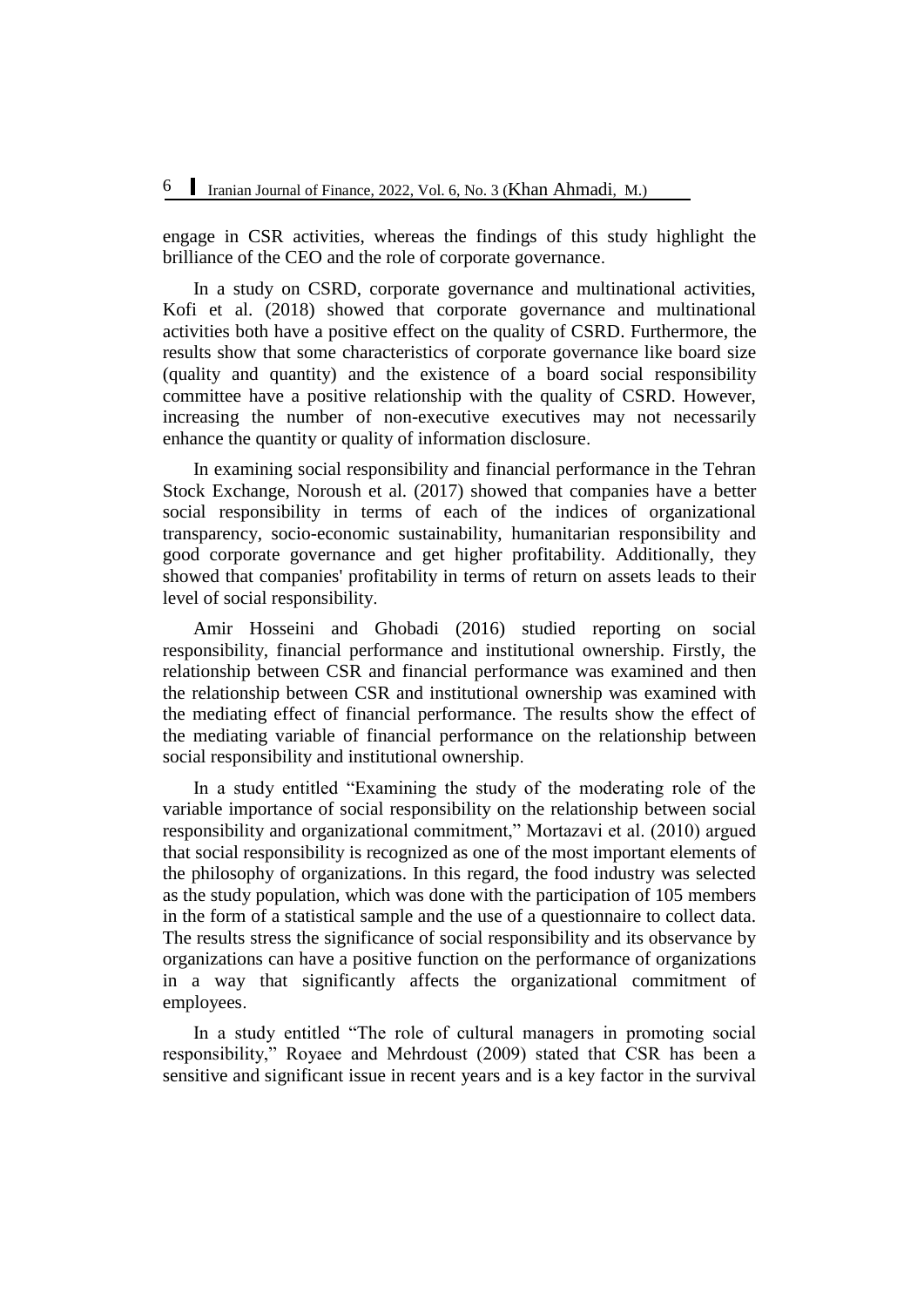of any organization. As accountable organizations, leading organizations must express their commitments to social responsibility through their values and ensure that these commitments flow throughout the organization and thus the responsibility to be transparent and accountable to their stakeholders for their performance. Social acceptance will have mutual benefits for them so that both the organization benefits from its more ethical and coherent approach and the community and stakeholders will have a better view of the organization's performance and strengths.

Babajani and Foroughi (2002) conducted a study entitled "Assessing the accountability of the accounting system to the social responsibility of for-profit units." Using the Delphi method, the study identified 8 important and main factors as acceptance criteria to enhance the level of social responsibility accountability of the accounting and financial reporting system of Iran's forprofit units, and according to the accepted criteria and based on the scores assigned by Delphi Group members given the status quo of each of these factors in the current accounting and financial reporting system of Iran's profit units, it was determined that the current accounting and financial reporting system of Iran's profit units does not have the expected capabilities to meet social responsibility.

The most common concept of disclosure of social responsibility was expressed by Carroll (1991). Carroll distinguished between four types of economic, legal, moral, and humanitarian responsibilities. He distinguished economic responsibility (jobs, wages and services), legal responsibility (obeying the rules and having a role in obeying the rules of the game), moral responsibility (being moral and doing what is right, just and fair), and humanitarian responsibility (contributions and humanitarian option), and thus achieved a general model in this area. Regarding this, the Committee on Sustainable Development of Global Trade defines the disclosure of social responsibility as the commitment of companies to participate in enhancing the development of a sustainable economy and their employees and their families and the community. Many studies have been done on the factors affecting it, given the significance of disclosing social responsibility, which has been mainly in developed and western countries. However, in developing countries, like Iran, little attention has been paid to this concept and the factors affecting the structure of voluntary disclosure of social activities are ambiguous. The present study tries to first explain the factors affecting the disclosure of social responsibility by examining the existing theoretical foundations and then identify these factors in Iranian companies.

# **Research Methodology**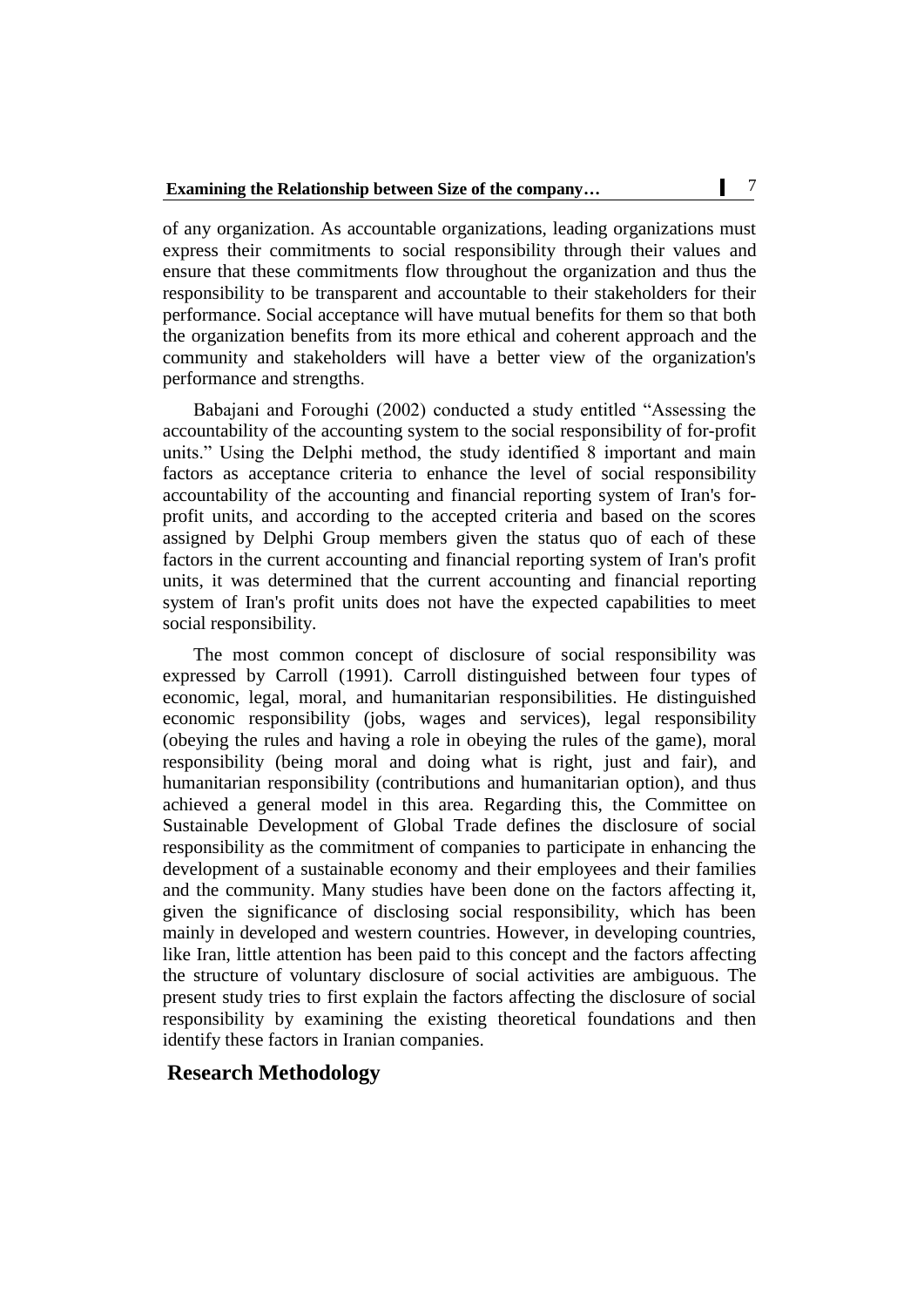#### **Size of the company and social responsibility disclosure**

The existing theoretical foundations show that the size of the company affects the disclosure of social responsibility (Dickers & Peterson, 1977; Adams et al., 1998). The results show that larger companies disclose more information related to social responsibility activities (Aras et al., 2010; Siregar and Bachtiar, 2010). Porwal and Sharmas (1991) reported that larger firms in both the public and private sectors had higher disclosures of social responsibility than smaller firms (Kansal et al., 2014).

It is understandable that larger companies have more social responsibility disclosures. This is because they tend more to attract public attention and, therefore, are under more pressure to offer social responsibility activities. Thus, the public attention to these companies forces them to commit to social activities and to gain public trust, try to properly inform and disclose these activities. Moreover, larger companies may have more shareholders supportive and interested in the company's social activities (Kahn et al., 1987).

Crisóstomo et al. (2011) argued that the companies try to attract attention and be more visible in the supply chain structure to legitimize their business activities and reduce government interference in these activities (Purushotahman et al., 2000) and create more infrastructure through available cash flow (Crisóstomo et al., 2011).

Hypothesis 1: The company assets have a significant effect on the CSR level.

Hypothesis 2: The level of company sales has a significant effect on CSR level.

#### **Ownership structure and disclosure of social responsibility**

The ownership structure shows the composition of the company shareholders, which can potentially affect the managers' decisions and behavior. The conflict in the interests of managers and owners is clearly understood, which is due to the different goals so that each party tries to maximize their interests. However, the dispersion of owners in joint-stock companies has made their relationship with the company difficult to visualize in the form of traditional ownership. The minority shareholders of these companies do not have much salary in other cases, except for the right to receive a part of the company's income and interests according to their share. This shows the conflict between the owners and managers, the result of which is nothing but the violation of shareholders' property rights. Bamber and Paolin (2008) found that the concentration of ownership makes the company reluctant to enhance discretionary disclosure, as major owners can get information directly from the company. However, for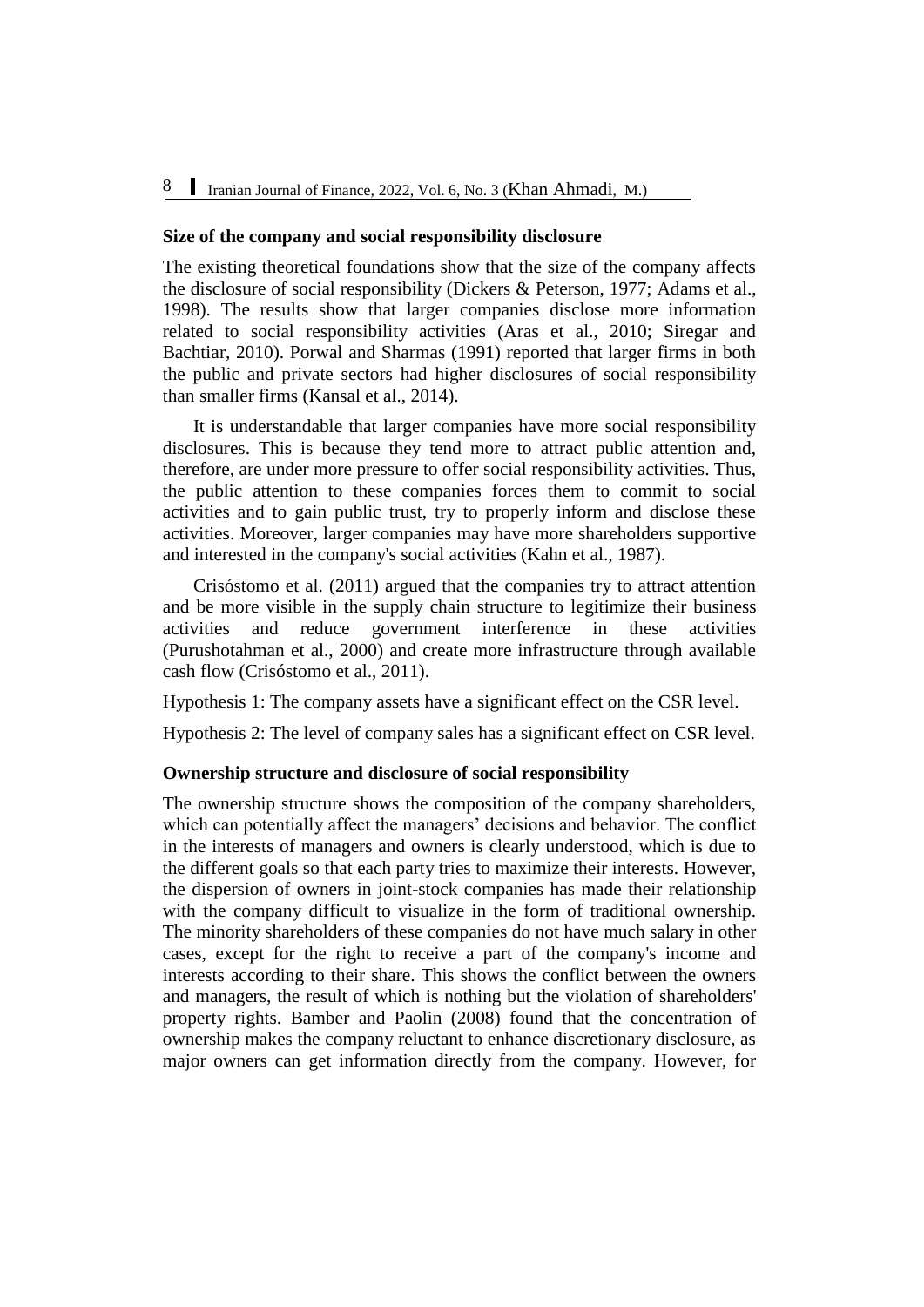minority shareholders, the only source of information is the company's financial statements. At the same time, other owners have the potential to affect corporate financial reporting practices. Regarding this, institutional owners have the task of receiving information and transmitting it to minority shareholders and have effective monitoring tools according to the type and percentage of ownership. Here, given their political support and willingness to protect government interests in the companies, state-owned owners affect managers' decisions and behaviors (Bamber and Paolin, 2008).

Hypothesis 3: Institutional ownership has a significant effect on the CSR level.

Hypothesis 4: Government ownership has a significant effect on CSR level.

Hypothesis 5: Concentration of ownership has a significant effect on CSR level.

#### **Corporate governance structure**

The governance structure of a company is significant in different aspects defined in the first place in terms of the alignment of the interests of representatives and owners. Accordingly, if the interests of managers and owners are equal or close to each other, many agency conflicts are resolved potentially affecting different aspects of corporations and the capital market. Among the cases that may be affected by the governance structure is the structure of financial reporting that can explain the interests of other groups in the company (Bamber and Paolin, 2008). Thus, the effect of governance structures on the situation and financial efficiency is an issue increasingly in the focus of researchers and the subject of many studies in recent years.

Hypothesis 6: The size of the board has a significant effect on the CSR level.

Hypothesis 7: The independence of the board of directors has a significant effect on the CSR level.

#### **Variables and the operational definition of them**

#### **Dependent variable**

A dependent variable is a variable that the researcher tries to describe or predict its variability. In other words, it is a key variable considered a critical issue for the study. The above variables are dependent, as stock price, strengths of CSR, cost of capital, operating cash flow and the current value of the company have a significant effect in interpreting the results of this study.

### **CSRD index (dependent variable)**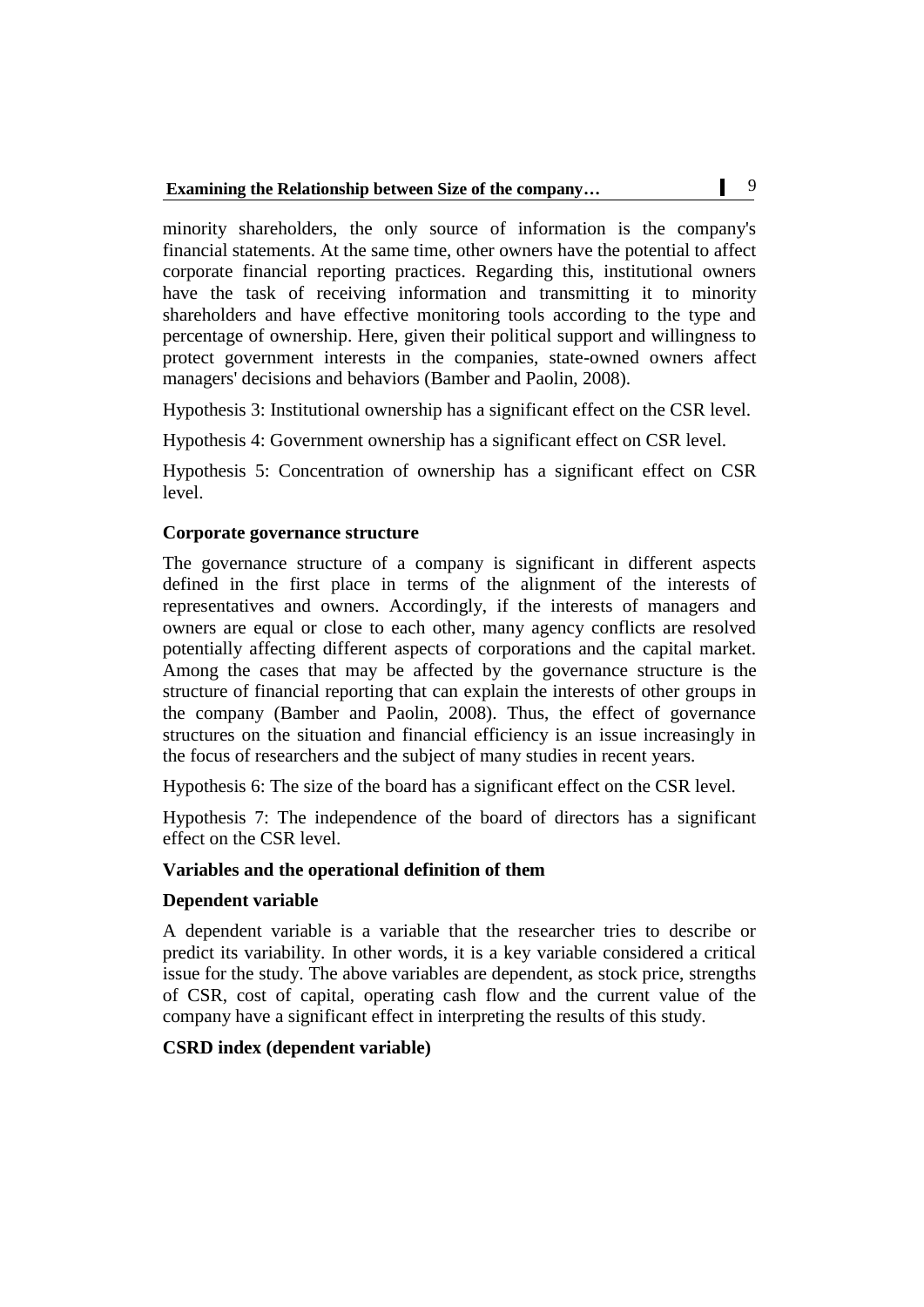Kansal et al (2014) corporate social responsibility disclosure index (CSRDI) has been used in the study, with 7 aspects of the disclosure and 111 indices.

1) Social development, 2) safety and innovation in products and services, 3) environment, 4) energy, 5) emissions of carbon and harmful gases, 6) emissions of carbon and harmful gases, 7) other activities related to social responsibility

The scoring method for each company for company disclosure indices is obtained using the following equation.

$$
CSEEscorei(W) = \sum_{i=1}^{j} \sum_{i=1}^{n} d_{ij}
$$
 (1)

d: Company score for each of the disclosure indices presented in the study, which is based on a 5-point scale, is as follows.

0: if the desired index is not disclosed.

1: If one sentence or less than one sentence has been disclosed about the desired index.

2: if more than one sentence has been disclosed about the desired index.

3: If only one quantitative index (chart, table or values) is disclosed for the index.

4: If more than one quantitative index (chart, table or values) is disclosed about the desired index.

5: if the Riyal value has been disclosed about the desired index.

#### **Independent variable**

1) Size of the company: it is one of the special characteristics of companies and scholars have used various criteria to measure it. The present study has used the two criteria used in various studies (Abu and Ameer, 2011; Saleh et al., 2010) to measure this variable, which involves the natural logarithm of assets and sales of the company.

 $Size1Ln = (Assets)$ 

The natural logarithm of assets

 $A$ ssets  $=$  Assets

 $Size2 = Ln (Sales)$ 

The natural logarithm of the company sales

 $Sales = Company sales$ 

#### **2) Ownership structure**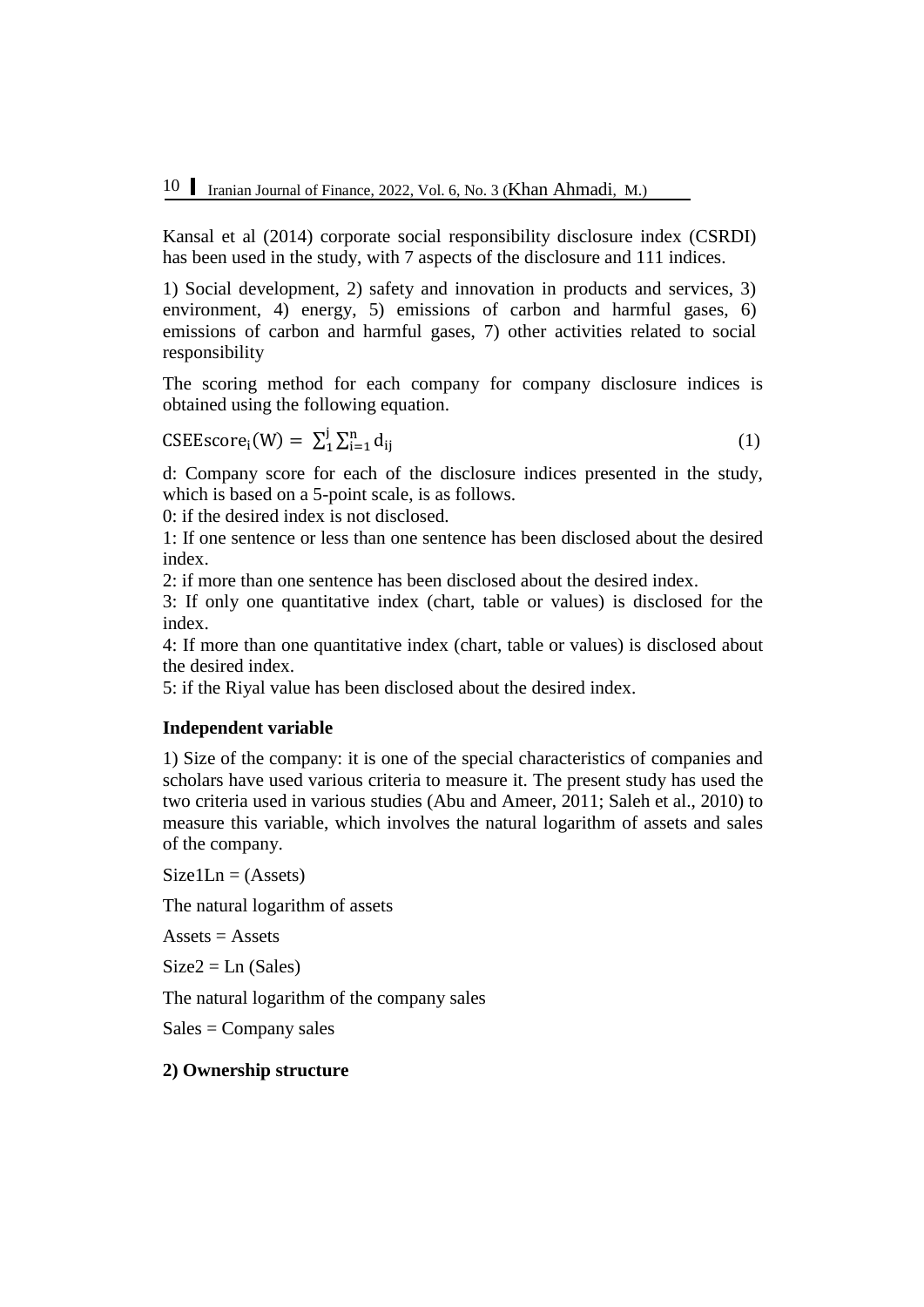Ownership structure has been considered from three aspects - institutional ownership, centralized ownership, and state ownership - in the present study.

 $IO=\frac{T}{I}$ total number of shares issued by the company T  $\text{CO}=\frac{1\text{m}}{l}$  $SO=\frac{T}{2}$ a total number of shares issued by the company

#### **3) Governance structure**

In the present study, the governance structure has been examined in terms of board size and board independence 9. To estimate the size of the board of directors, the number of its members is considered. Moreover, its natural logarithm is used to standardize this variable and enter it into the regression model.

BRDSize =Ln (Board Number)

The independence of the board of directors is obtained from the following equation.

 $BRDIND = \frac{T}{T}$ number of board members

#### **Variable test model**

The general model for testing research hypotheses is as follows.

```
CSEEE it=β0+ β1 Size1 it+β2Size2 it+ β3IO it+β4CO it+ β5SO
it+β6BRDSIZE it +β7BRDIND it +€ it
```
#### **4) Data**

#### **Population and sampling**

The research scope provides a framework for the researcher to study and test during that particular field and to have more reliability. The companies are the ones listed on the Tehran stock exchange, OTC and securities. The research period is from 2008 to 2017 for ten years.

The following criteria can be defined for application in elimination sampling and screening and a statistical sample can be extracted from it according to the research variables.

1) The company should be present on the stock exchange from 2008 to 2017

2) The end of the companies' fiscal year should be March 21 and there should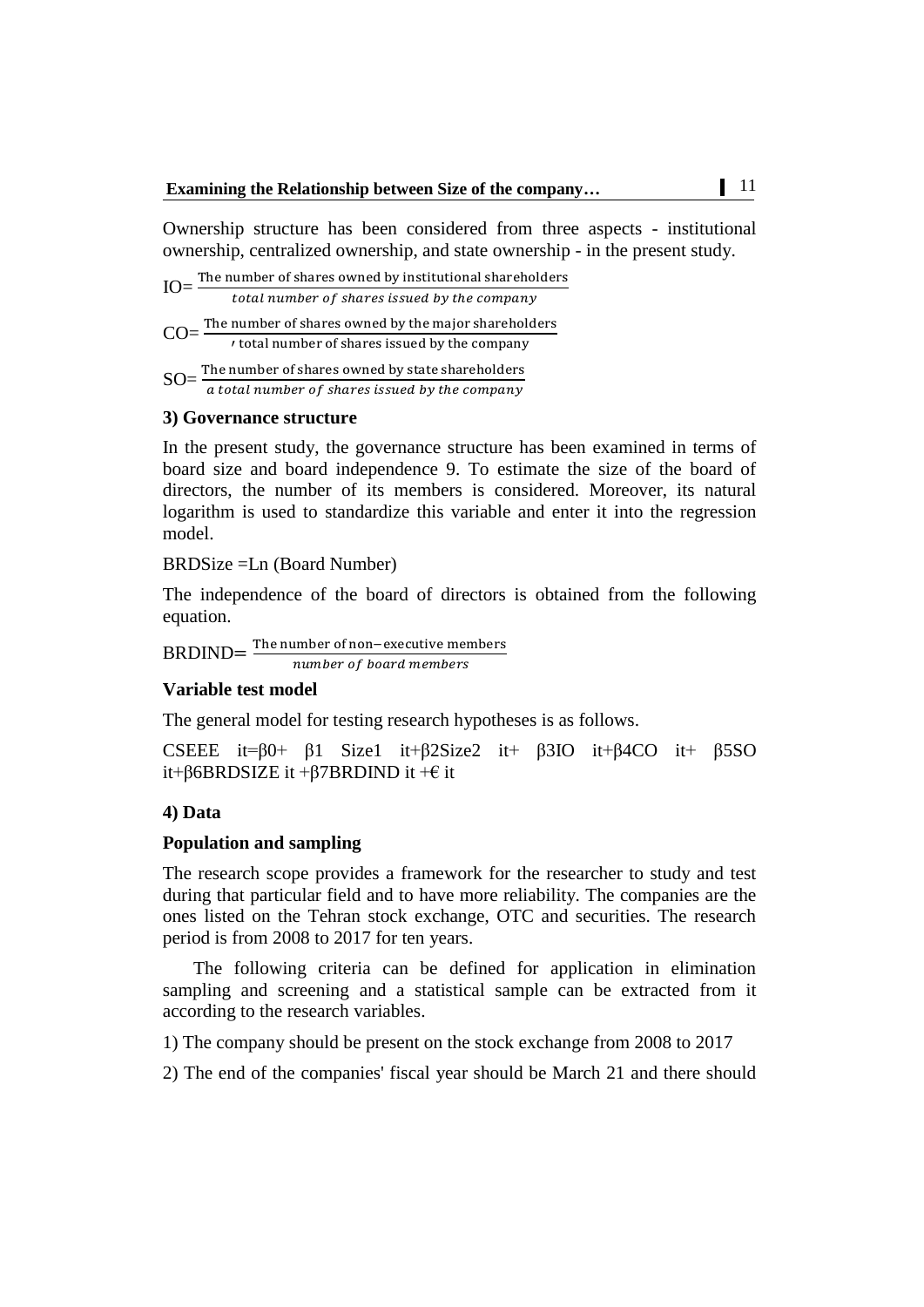be no change in the fiscal year in the period examined.

3) The trading symbol of the company is active and does not have a trading symbol stop for more than 6 months in the year.

4) The shareholders' equity of the company should not be negative.

Hence, the sampling method was systematic elimination (screening) selected in accordance with the mentioned conditions of a number of statistical sample companies and their data used to test hypotheses. The research period was 10 years from 2009 to 2018.

The companies that did not provide the information needed to calculate the research variables were excluded from the population, and 127 companies were eventually selected as the population for the 10 years. Thus, the final sample size was 1270 years-company, used as panel data to test the hypotheses.

#### **5) Research analysis**

#### **Descriptive statistics**

Descriptive statistics related to the variables used in the hypothesis test model are presented in Table 1.

|                                          | <b>CSRD</b><br>index | Size of<br>the<br>company<br>based on<br>total<br>assets | Size of<br>the<br>company<br>sales level | Institution Centralize Governm<br>al<br>based on ownership ownership ownership | d    | ental         | Board<br>size                                                                        | Independ<br>ence of<br>the board |
|------------------------------------------|----------------------|----------------------------------------------------------|------------------------------------------|--------------------------------------------------------------------------------|------|---------------|--------------------------------------------------------------------------------------|----------------------------------|
| Symbol                                   | <b>CSEE</b>          | SIZE <sub>1</sub>                                        | SIZE <sub>2</sub>                        | IO                                                                             | CO   | <sub>SO</sub> | <b>BRDSIZE</b>                                                                       | <b>BRDIN</b><br>$\mathsf{D}$     |
| Mean                                     | 10.88471             |                                                          |                                          | 13.48826 13.29193 0.676083 0.544288 0.054753                                   |      |               | 0.443804 1.682942                                                                    |                                  |
| Median                                   | 10.90745             | 13.41252                                                 |                                          | 13.16811 0.751950 0.518500 0.000000                                            |      |               | 0.414286 1.609438                                                                    |                                  |
| Max.                                     | 13.92399             | 19.9246                                                  |                                          | 93622/1810.98930010.99980010.953400                                            |      |               | 1.000000 1.945910                                                                    |                                  |
| Min.                                     | 8.227020             | $(8.641444)$ $(9.155462)$ $(0.000000)$ $(0.000000)$      |                                          |                                                                                |      | 0.000000      | 0.000000 1.609438                                                                    |                                  |
| <b>Standard</b><br>deviation             |                      |                                                          |                                          |                                                                                |      |               | 1.068834   1.737364   1.450738   0.270741   0.177883   0.163432   0.224044  0.139084 |                                  |
| <b>Skewness</b>                          | 0.026701             | 0.451399  0.620234  -1.216404   0.415372                 |                                          |                                                                                |      |               | 3.643296 - 0.189887 1.362767                                                         |                                  |
| Kurtosis                                 |                      | 2.741546 3.565650 4.109865 3.539968 2.987495 16.27911    |                                          |                                                                                |      |               | 2.891216 2.857133                                                                    |                                  |
| Number of<br>observatio<br><sub>ns</sub> | 1270                 | 1270                                                     | 1270                                     | 1270                                                                           | 1270 | 1270          | 1270                                                                                 | 1270                             |

Table 1. Descriptive statistics of the variables

The results presented in Table 1 show that the standard deviation obtained for the variable of CSRD index is less than the average of this variable. This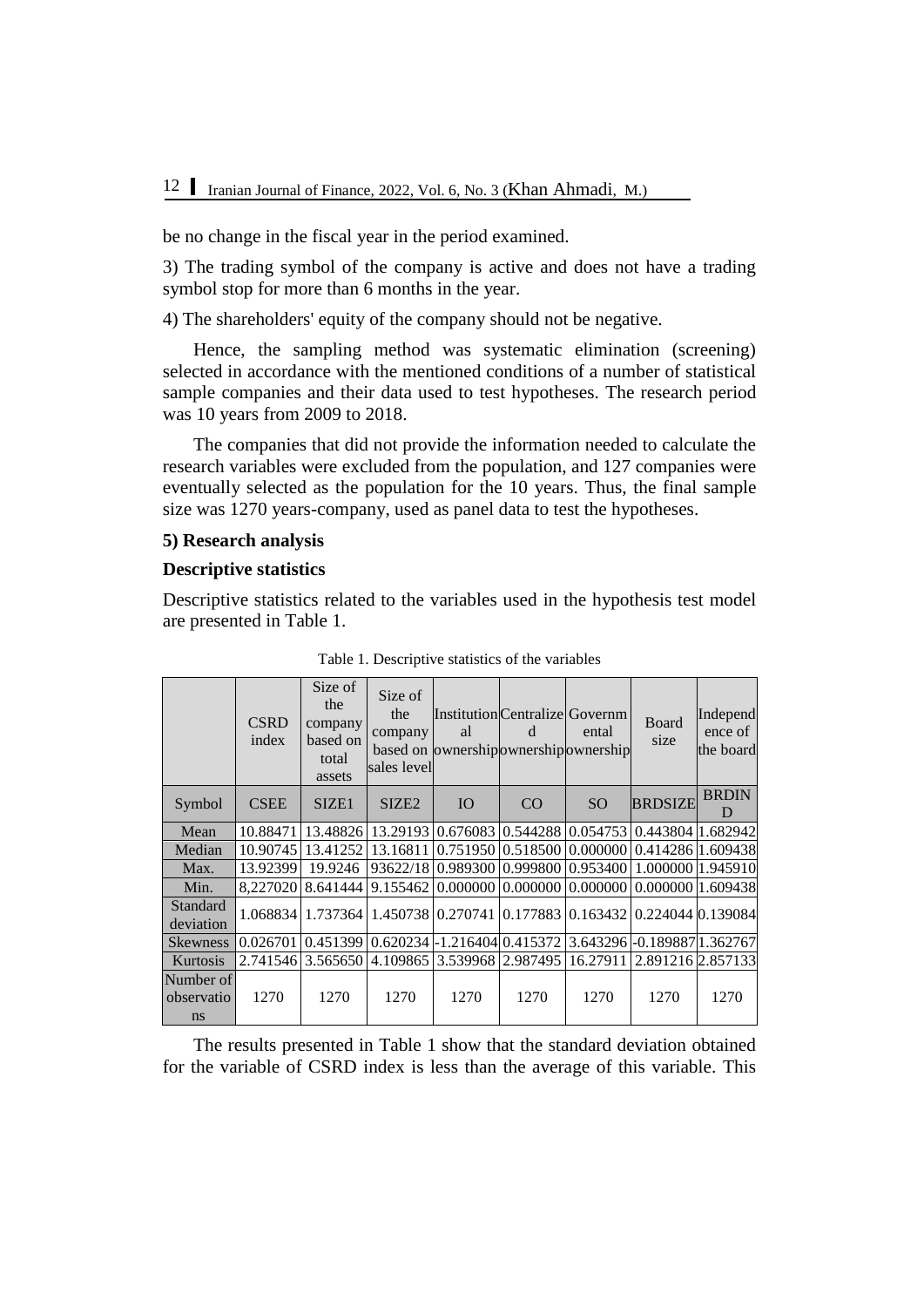shows the relative normality of the distribution of this variable (as a dependent variable) and the absence of sharp fluctuations in it, which is critical in analyzing its behavior through regression models. In this regard, the median of this variable is very close to its mean, which can be a sign of its skewness and low kurtosis, the absence of sharp fluctuations in data distribution. The findings on independent variables show that the size of the company based on market value had the highest mean. According to the findings, institutional owners had the highest share of ownership in the sample companies during the research period and the lowest share belonged to governmental shareholders.

#### **Fitting the initial regression model**

To test the hypotheses, first, the initial regression model is fitted where the disclosure score of CSR is considered as a dependent variable and a function of the factors affecting it. The model is as follows.

CSEEE it=β0+β1Size1 it+β2Size2 it+β2IO it +β3CO it + β4SO it +β5BRDSIZE it +β6BRDIND it +€ it

First, the appropriate regression model is identified through statistical tests to fit the regression model. Chow and Hausman's tests are used for this purpose. Chow test helps choose the best estimation method between the pooled method and the panel method.

| Chow<br>atotictio<br>ISLIC | $\sim$<br>$\cup$ | usion          |
|----------------------------|------------------|----------------|
| o e o                      | 000.             | Model is panel |

Table 2. Chow test results for the initial regression model

As the significance level of the test is lower than the error level (0.05), Hypothesis H0 above is rejected. Accordingly, the use of the panel method to fit the regression model is recommended.

| <b>Hausman statistic</b> |       | `onclusion                  |
|--------------------------|-------|-----------------------------|
| $A \subseteq C$          | 0.000 | The model has fixed effects |

According to the results, the significance level of the Hausman test is lower than 0.05, so the use of the fixed effects method to fit the regression model is recommended. Table 5 shows the results of fitting the above model to the fixed effects by panel method.

Table 4. The results of statistical analysis of the initial model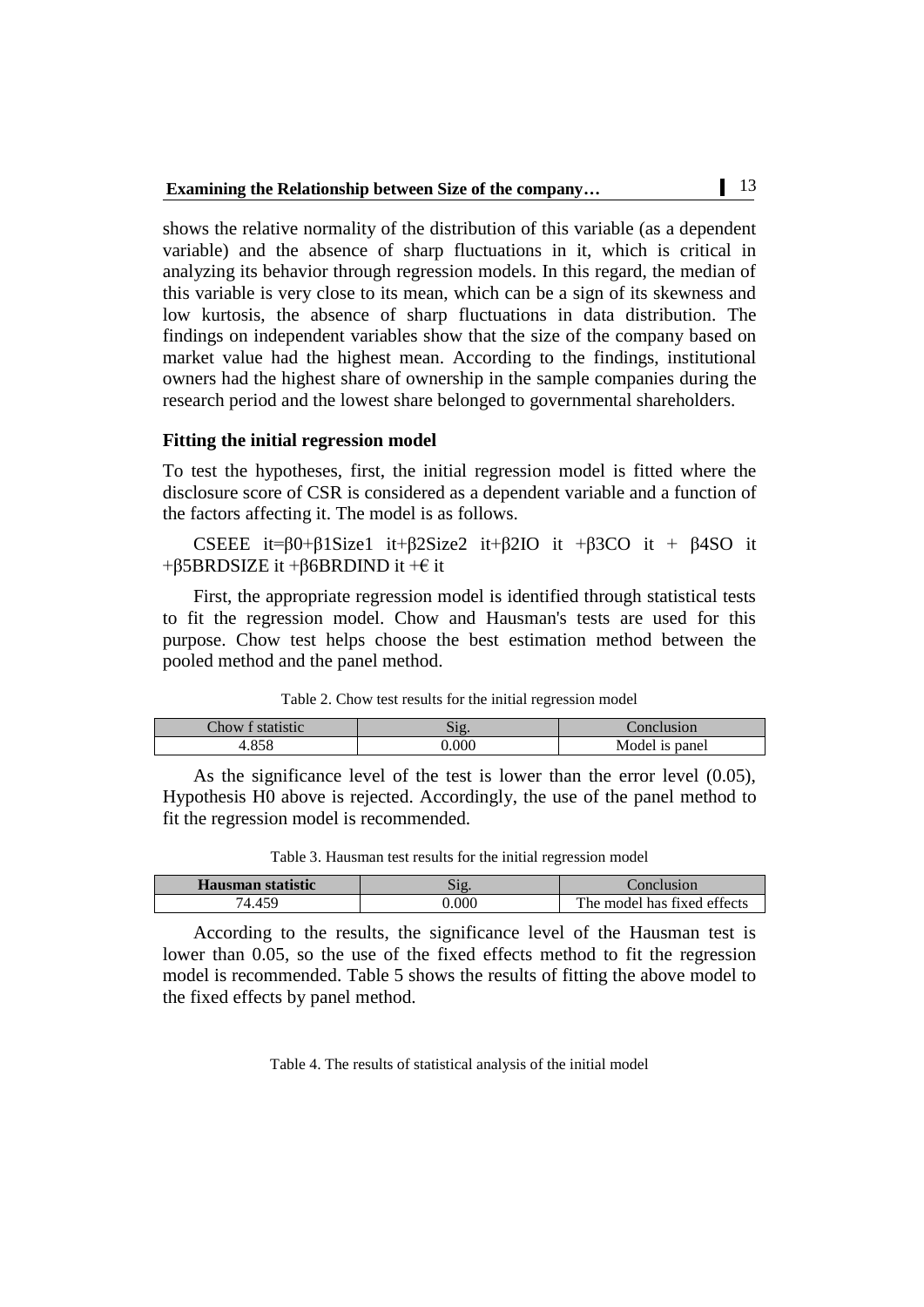| Variable                                            | $\beta$ coefficient | t statistic                     | Sig.                                                    |
|-----------------------------------------------------|---------------------|---------------------------------|---------------------------------------------------------|
| C                                                   | 4.732367            | 5.190804                        | 0.0000                                                  |
| SIZE <sub>1</sub>                                   | 0.153305            | 2.730793                        | 4.006                                                   |
| SIZE <sub>2</sub>                                   | 0.953663            | 10.65567                        | 0.0000                                                  |
| IО                                                  | 0.232693            | 1.274244                        | 0.2028                                                  |
| $_{\rm CO}$                                         | 0.657035            | 40185/10                        | 0.0000                                                  |
| SO.                                                 | 0.021397            | 0.104017                        | 0.9172                                                  |
| <b>BRDSIZE</b>                                      | 0.385989            | 1.782152                        | 0.0750                                                  |
| <b>BRDIND</b>                                       | 0.033260            | 0.185009                        | 0.8533                                                  |
| Coefficient of<br>determination: 0.481              |                     | Durbin-Watson Statistics: 2.266 | The significance level<br>of the F statistic:<br>0.0000 |
| The adjusted coefficient of<br>determination: 0.417 |                     | F statistic: 7.477              |                                                         |

The adjusted coefficient of the regression model is 0.417 and shows that this model can explain 41.7% of the changes in the score of the disclosure of social responsibility of the sample companies through independent and control variables. Moreover, the results show that the Durbin Watson statistic is from 1.5 to 2.5 and thus, regression model errors and the lack of autocorrelation between errors, are accepted as one of the basic regression assumptions about the fitted model. The result of regression analysis of variance (ANOVA) is decided based on F-statistic. The significance level of the F statistic for the model is less than the test error level ( $\alpha = 0.05$ ) and as a result, the H0 hypothesis is rejected and the estimated regression is statistically significant and the relationships between the research variables are linear. As the basic assumptions of regression are valid for the fitted model, one can conclude about the coefficients of each of the independent variables and decide on the hypotheses.

# **Research Findings**

#### **The results of the first and second hypothesis tests**

According to the results, the estimated coefficient for the variable SIZE1, showing the role of the size of the company variable based on total assets, is 0.153 with a significance level of 0.006, which is less than 0.05. This indicates that this variable has had a positive role in the CSRD of the sample companies during the research period. Furthermore, the coefficient of variable size of the company based on sales revenue is positive and significant. In other words, the larger companies have done better in disclosing social responsibility. These are in line with the claims made in the first and second hypotheses, and this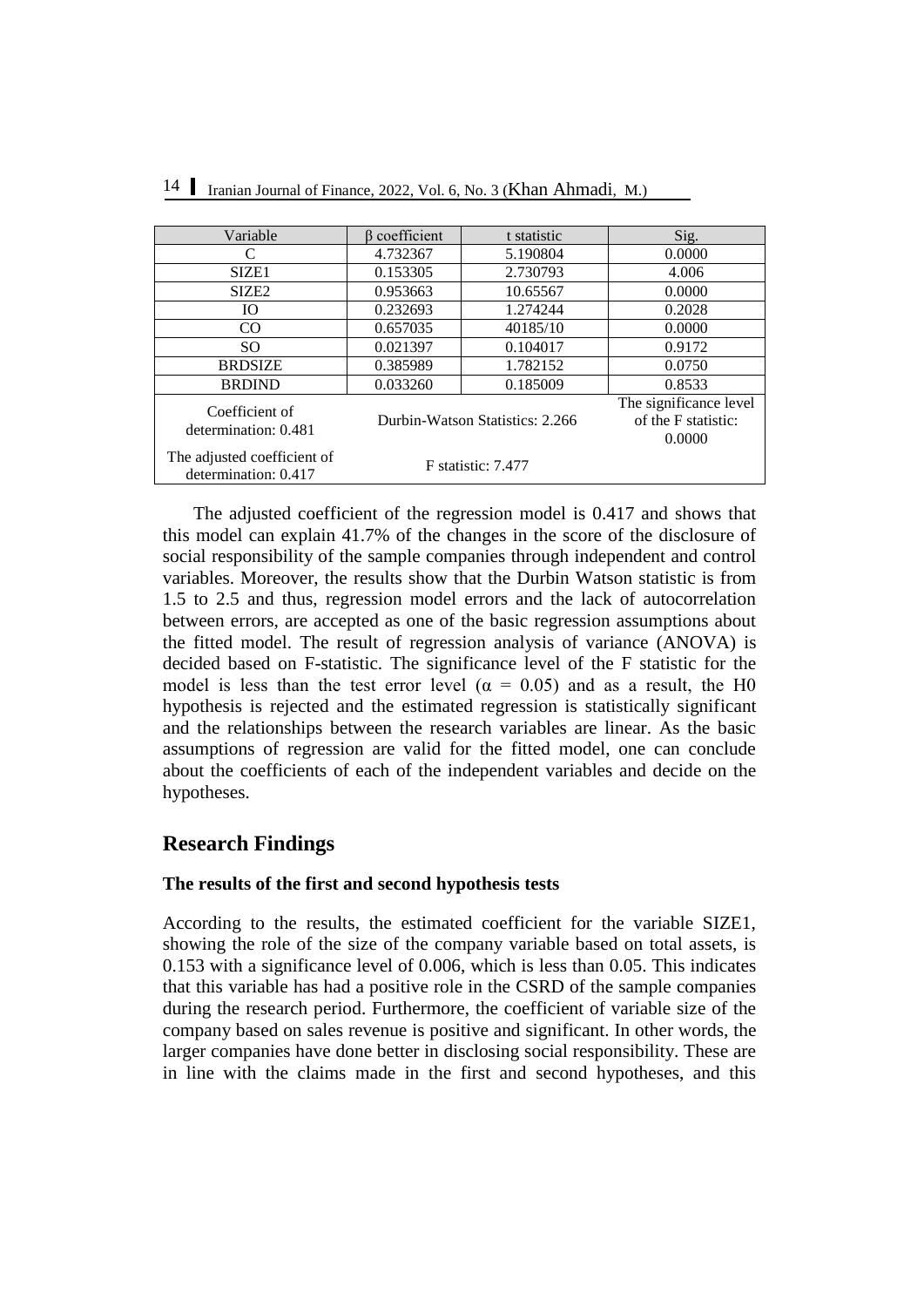hypothesis is accepted at a 95% confidence level.

### **Results of testing the third, fourth and fifth hypotheses**

According to the results, the estimated coefficient for the CO variable, showing the role of ownership concentration, is 0.657 with a significance level of 0.000, less than 0.05. This indicates that this variable has had a positive role in disclosing the social responsibility of the sample companies during the research period. However, the estimated coefficient for IO and SO, showing the role of institutional and government ownership, was statistically insignificant. According to the above, with the concentration of ownership, the level of corporate social disclosure has increased. These are in line with the claim made in the fourth hypothesis, and this hypothesis is accepted at the 95% confidence level. Moreover, the third and fifth hypotheses are rejected at the 95% confidence level.

### **The results of testing the sixth and seventh hypotheses**

According to the results, the estimated coefficient for the BRDSIZE, showing the role of the size of the company board of directors, is 0.385 and with a significance level of 0.075, which is higher than 0.05. This shows that the variable did not have a role in disclosing the social responsibility of statistical sample companies during the research period. At the same time, the coefficient of independence of the board of directors is insignificant. These contradict the claims made in the sixth and seventh hypotheses, and this hypothesis is rejected at the 95% confidence level.

### **Examining the unconfirmed variables of the initial model by stationarity test**

A stationarity test is a test through which the behavior of each of the independent variables of the regression model, regardless of the involvement of other variables, can be determined and concluded whether it is effective or ineffective on the dependent variable.

The null hypothesis of the test shows that the coefficient of the variable i is zero. In other words, the variable is ineffective. The results of the Wald test for insignificant variables of the initial model are as follows.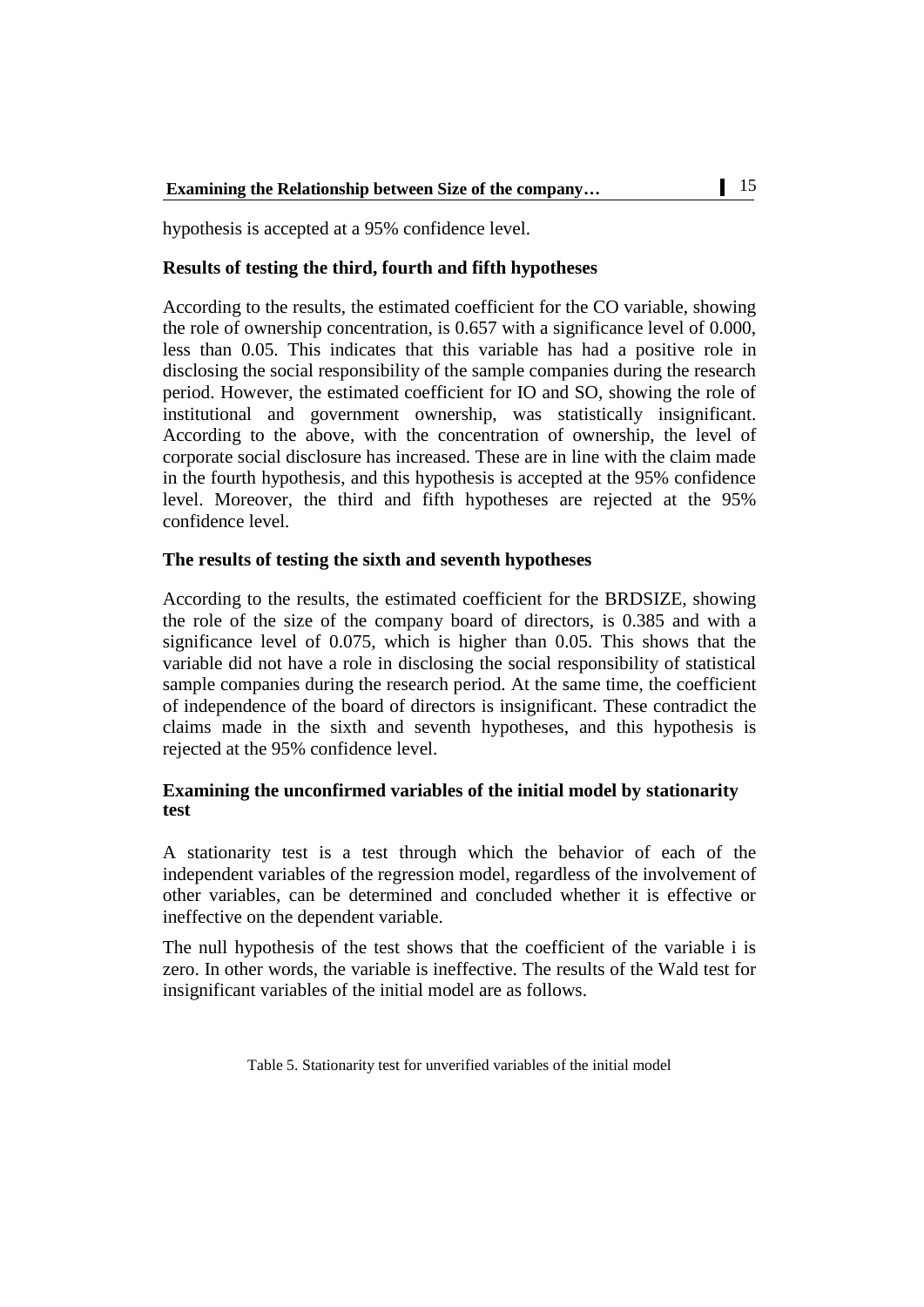|                              | Levin Lin and Chu<br>test |                   |       | Result                     |  |
|------------------------------|---------------------------|-------------------|-------|----------------------------|--|
|                              | Symbol                    | Test<br>statistic | Sig.  |                            |  |
| Institutional ownership      | Ю                         | 1.623             | 0.202 | The variable is stationary |  |
| Governmental ownership       | SO.                       | 0.010             | 0.917 | The variable is stationary |  |
| Board size                   | <b>BRDIND</b>             | 3.167             | 0.075 | The variable is stationary |  |
| Independence of the<br>board | <b>BRDSIZE</b>            | 0.034             | 0.853 | The variable is stationary |  |

As the significance level of the test for all the variables is higher than 0.05, the H0 hypothesis is accepted and one can conclude that the above variables did not play a role in the regression model and the dependent variable. According to the above results, the final model can be fitted.

# **Fitting the final model and examining its validity**

After performing significance and stationarity tests, the most effective factors in the dependent variable were identified and considered for use in the final model. In this section, the final research model, intended to predict and explain the level of CSRD, is fitted and its validity is measured. The appropriate regression model is identified first, through statistical tests to fit the regression model. Chow and Hausman's tests are used to this end. Chow test helps choose the best estimation method between the pooled method and the panel method. Hence, first, the regression model based on the combined method was fitted and then the Chow test was performed on the fitted regression. The hypotheses related to this test are as follows.

H0: Regression method is combined.

H1: The regression method is a panel.

| Chow | onclusion'           |
|------|----------------------|
| .000 | The model is a panel |

Table 6. Chow test results for the final regression model

As the significance level of the test is lower than the error level (0.05), Hypothesis H0 above is rejected. Accordingly, the use of the panel method to fit the regression model is recommended.

In models based on panel data, it is necessary to test the method of estimation based on randomness or fixed effects and select the most appropriate method to fit the model. In this regard, first, the regression model is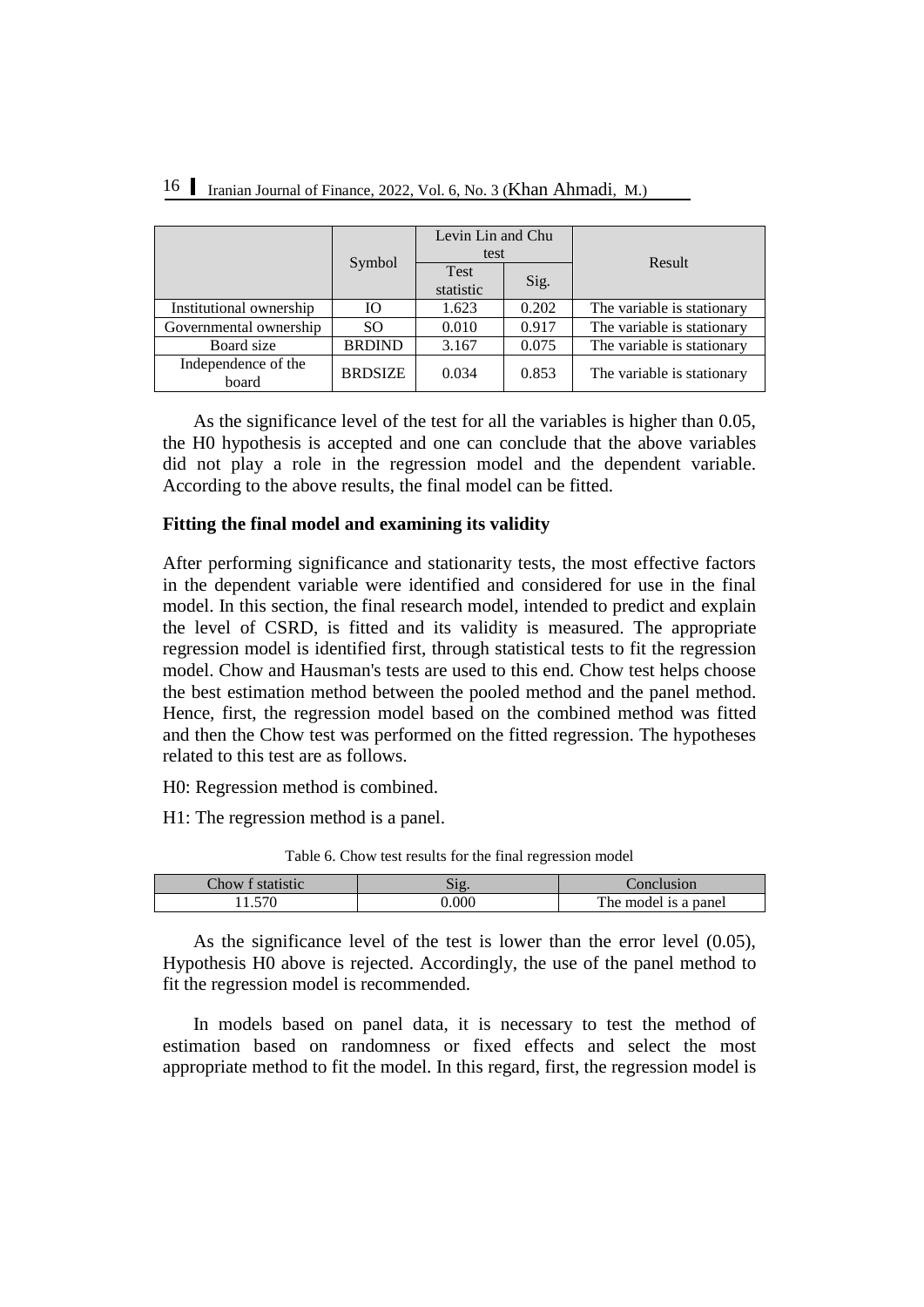fitted based on random effects and then the appropriateness of the applied method is checked through the Hausman test. The statistical hypotheses related to the Hausman test are as follows.

H0: Regression is based on random effects.

H1: Regression is based on fixed effects.

Table 7. Hausman test results for the final regression model

| Hausman statistic | 512   | Conclusion                  |
|-------------------|-------|-----------------------------|
| 26.055            | 0.000 | The model has fixed effects |

According to the results, the significance level of the Hausman test is lower than 0.05, so using the fixed effects method to fit the regression model is recommended.

| Variable                                            | coefficient                                       | t statistic | Sig.   |  |
|-----------------------------------------------------|---------------------------------------------------|-------------|--------|--|
|                                                     | 5.764439                                          | 7.495407    | 0.0000 |  |
| SIZE <sub>1</sub>                                   | 0.153233                                          | 2.794143    | 0.0053 |  |
| SIZE <sub>2</sub>                                   | 0.967359                                          | 11.04620    | 0.0000 |  |
| CO                                                  | 0.660711                                          | 10.55739    | 0.0000 |  |
| Coefficient of determination: 0.478                 | F statistic: 7.874<br>2.264                       |             |        |  |
| The adjusted coefficient of<br>determination: 0.417 | The significance level of the F statistic: 0.0000 |             |        |  |

Table 8. The results of statistical analysis of the final model

The results of the statistical analysis of the validity of the regression model are given in the second part of the table above. The adjusted coefficient of the regression model is 0.417 showing that this model managed to explain 41.7% of the changes in the disclosure points of social responsibility of statistical sample companies through independent and control variables. Moreover, the results show that the Durbin Watson statistic is from 1.5 to 2.5 and therefore, there are no strong correlations between the regression model errors and the lack of autocorrelation between the errors as one of the basic regression assumptions about the fitted model, which will be accepted. The results of regression analysis of variance (ANOVA), decided based on F-statistic, for the fitting patterns in the first hypothesis test, the last two columns of Table 8 are given. The statistical hypotheses related to F-statistic analysis are as follows.

H0:  $βi = 0$  the regression pattern is not significant

H1:  $βi \neq 0$  the regression pattern is significant

The significance level of the F statistic for the model is less than the test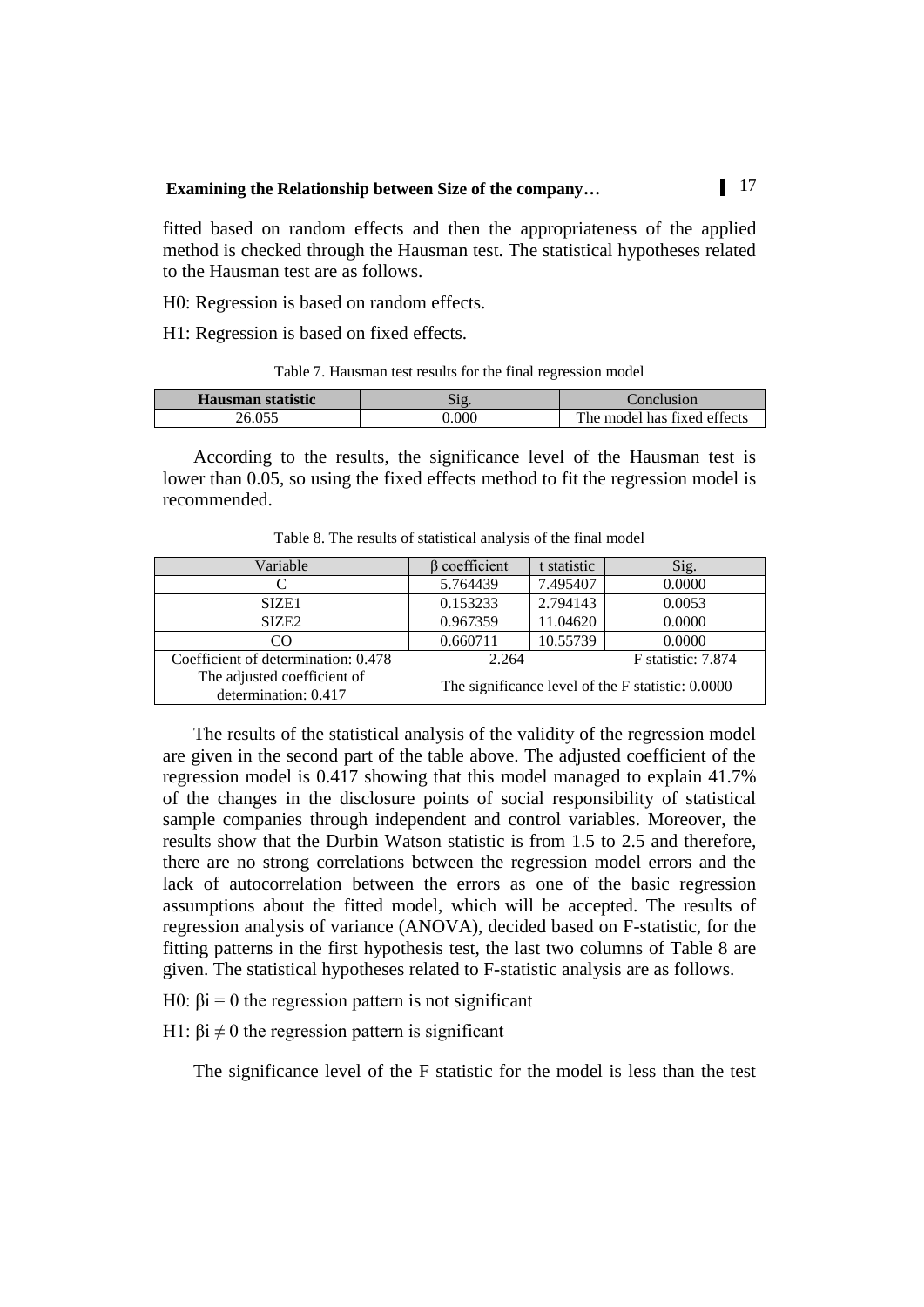error level ( $\alpha = 0.05$ ), so the H0 hypothesis is rejected and the estimated regression is statistically significant and the relationships between the variables are linear.

# **Conclusion**

The research hypotheses were tested using multiple regression models. The results of the hypothesis testing are summarized in the table below.

| Row            | Summary of the hypothesis                                                             | Independent<br>variables     | Independent<br>variable<br>coefficient | Sig.   | Results   |
|----------------|---------------------------------------------------------------------------------------|------------------------------|----------------------------------------|--------|-----------|
| 1              | The assets of the company<br>have a significant effect on<br>the level of CSR.        | Company<br>assets            | 0.153305                               | 0.0064 | Confirmed |
| 2              | The level of sales of the<br>company has a significant<br>effect on the level of CSR. | Company<br>sales             | 0.953663                               | 0.0000 | Confirmed |
| 3              | Institutional ownership has<br>a significant effect on the<br>CSR level.              | Institutional<br>ownership   | 0.232693                               | 0.2028 | Rejected  |
| $\overline{4}$ | Governmental ownership<br>has a significant effect on<br>the CSR level.               | Ownership<br>centralization  | 0.657035                               | 0.0000 | Confirmed |
| 5              | Ownership concentration<br>has a significant effect on<br>the CSR level.              | Governmental<br>ownership    | 0.021397                               | 0.9172 | Rejected  |
| 6              | Board size has a significant<br>effect on CSR levels.                                 | Board size                   | 0.385989                               | 0.0750 | Rejected  |
| $\overline{7}$ | The independence of the<br>board has a significant<br>effect on the CSR level.        | Independence<br>of the board | 0.033260                               | 0.8533 | Rejected  |

Table 9. Summary of the results of testing the hypotheses

Based on the results, the size of the company is a determining factor in CSRD in Iran. Its role is positive and both criteria have played a significant role. According to the results about the ownership structure, the disclosure of social responsibility was higher in companies with a centralized ownership structure. However, the governance structure has not had an effective role in disclosure. The size of the company is a determining factor in CSRD in Iran. The role of this factor is positive and both criteria have had a significant role. In other words, larger companies have been more successful in CSRD. It is understandable that larger companies have more social responsibility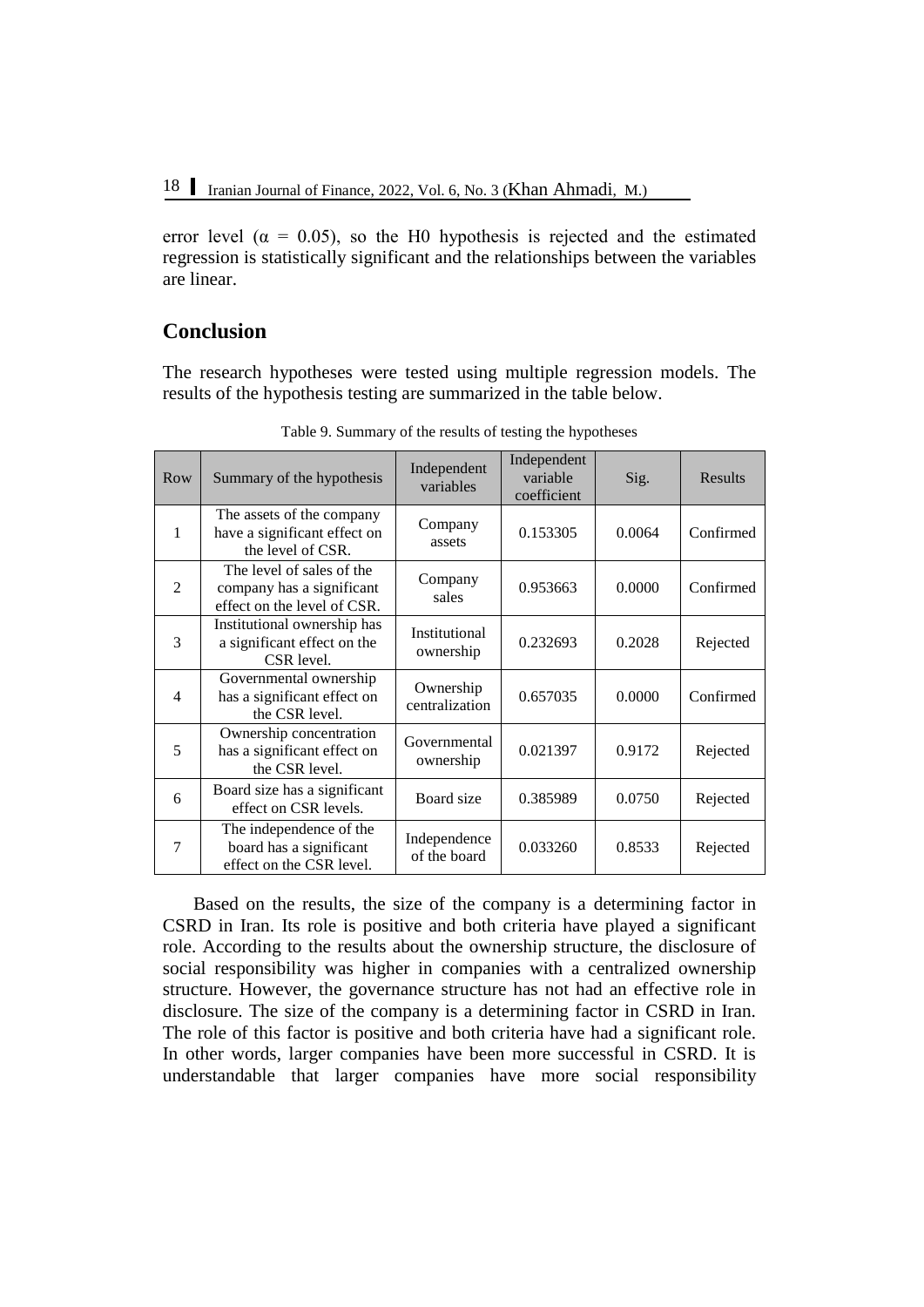disclosures, which is because they are more inclined to attract public attention and are under more pressure to offer social responsibility activities. Thus, the public attention to these companies makes them committed to social activities and to gain public trust, trying to properly inform, and disclose these activities. Moreover, larger companies may have more shareholders who support and are interested in the company's social activities.

The ownership structure is a determining factor in disclosing CSR in Iran. Here, according to the results, the concentration of ownership has bettered the disclosure of social responsibility. According to the theoretical basics, the presence of major owners in the company potentially enhances the dissemination of information, and this is based on the agency theory to protect the interests of minority shareholders.

The results are in line with those of Fang et al. (2019) stating that large corporations in the center of special attention are different groups in the community, therefore under more pressure to disclose social responsibility to legalize the activities of this group of companies. Thus, they found a positive and significant relationship between CSR and the size of the company. Additionally, the results of this study are not in line with those of Mohammad Bassam and Michel (2018) where the percentage of independent (nonexecutive) managers on the board, the duality of CEO and chairman, manager age, board ownership and the percentage of significant shares that institutional shareholders have a significant negative effect on CSR level. This is because the ownership structure shows the composition of the company shareholders, which can potentially affect managers' decisions and behavior. The conflict in the interests of managers and owners is clearly understood and this conflict is due to the different goals so that each party tries to maximize their interests. However, the dispersion of owners in joint-stock companies has made it hard to visualize their relationship with the company in the form of traditional ownership. The analysis showed that the centralization of ownership makes the company want to enhance discretionary disclosure, as major owners can get information directly from the company. For minority shareholders, however, the only source of information is the company's financial statements. At the same time, other owners have the potential to affect corporate financial reporting practices. According to the type and percentage of their ownership, they have effective monitoring tools and leave their effects on the decisions and behavior of managers and pay more attention to this issue to disclose social responsibility. According to the results of the study, the companies listed on the Tehran Stock Exchange are recommended to consider the effects of the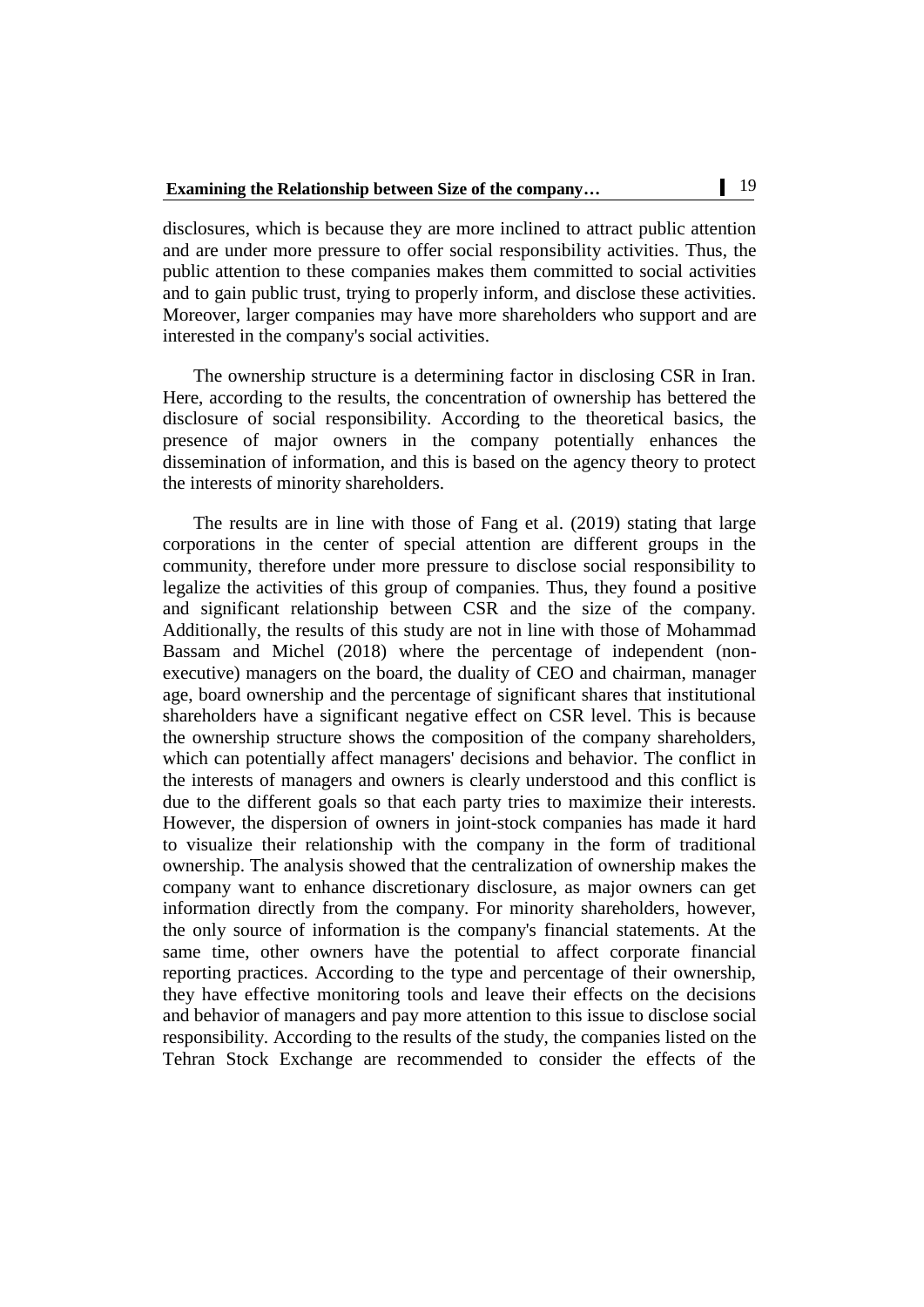dimensions and indices of CSR to create transparency and appropriate accountability to stakeholders and increase their legitimacy with them and pave the way for achieving this important goal by forming an independent unit or committee in formulating their strategy and planning of social responsibility.

Additionally, the Stock Exchange Organization and the Standard Development Committee of the Auditing Organization and other regulatory bodies are recommended to oblige the companies to submit a social responsibility report using an integrated approach and report it separately (independently) or modify the framework and content of board activity reports. Furthermore, the results were not in line with those of Adnan et al. (2018) who found a positive relationship between corporate governance and a negative relationship between national culture and social responsibility reporting. Indeed, due to economic factors and corporate governance and corporate characteristics on disclosing CSR to investment company activists, financial analysts and potential and actual investors of the stock exchange are recommended to obtain comprehensive information about these factors by accurate evaluation of the quality of corporate social disclosure through studies and careful review of the annual reports of companies and other information sources. Moreover, based on the information provided, evaluate the quality of CSRD and include it in their decisions to limit the use of companies' financial reports that according to the historical cost, in the current inflationary conditions, may potentially affect the results of the research.

It is recommended that future studies should focus on the relationship between CSR and the timeliness of financial information, the CEO's ability to report on CSR, and the relationship between other assets (managerial ownership and foreign stock).

Rahavard Novin software is used in collecting some of the information in the study, which may contradict the information contained in the financial statements in some cases.

Some variables are inflated due to inflation. Considering the inflation index in this study is time-consuming, costly and in some cases impossible.

# **Declaration of Conflicting Interests**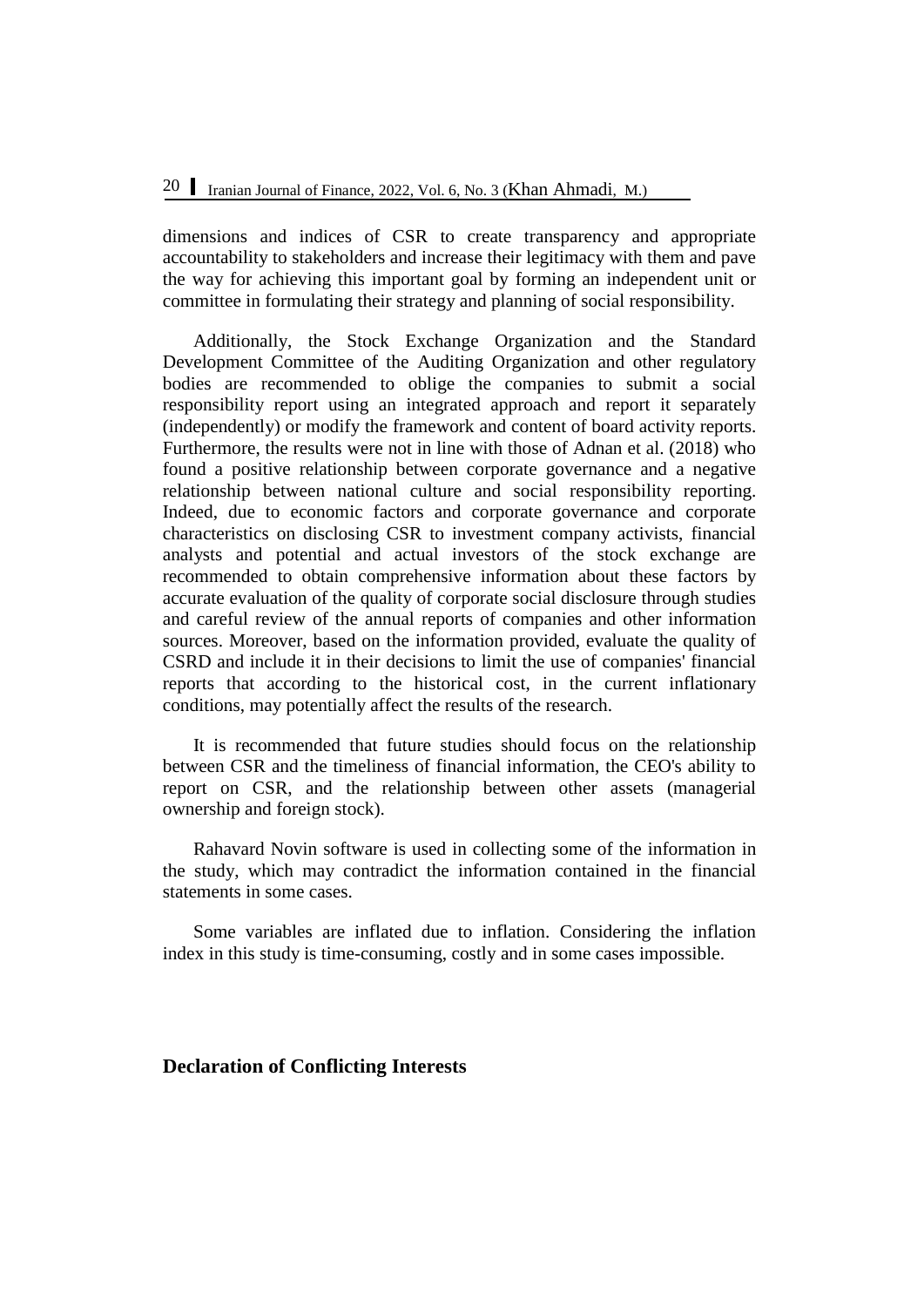The authors declared no potential conflicts of interest concerning the research, authorship and, or publication of this article.

### **Funding**

The authors received no financial support for the research, authorship and, or publication of this article.

### **References**

- Adams, C.A., Hill, W.Y. and Roberts, C.B. (1998), "Corporate social reporting practices in western Europe: legitimating corporate behavior?", The British Accounting Review, Vol. 30 No. 1, pp. 1-21.
- Adnan, Nadia & Nordin, Shahrina & Bahruddin, Mohamad & Ali, Murad. (2018). How trust can drive forward the user acceptance of the technology? In-vehicle technology for an autonomous vehicle. Transportation Research Part A: Policy and Practice. 118. 819-836. 10.1016/j.tra.2018.10.019.
- Abu, B.A., & Ameer, R. (2011).Readability of corporate social responsibility communication in Malaysia.Corporate Social Responsibility and Environmental Management,18(1), 50–60
- Amir Hosseini, Zahra, Ghobadi, Masoumeh. (1395). Reporting on social responsibility, financial performance and institutional ownership. Management Accounting, (2016), 9 (28), 55-66.
- Aras, Guler & Aybars, Asli & KUTLU FURTUNA, Ozlem. (2010). Managing corporate performance: Investigating the relationship between corporate social responsibility and financial performance in emerging markets. International Journal of Productivity and Performance Management. 59. 229-254. 10.1108/17410401011023573.
- Babajani, Jafar, Foroughi, Dariush. (1382). Assessing the accountability of the accounting system to the social responsibility of for-profit units. Empirical Studies in Financial Accounting, (2009), 1 (2), 39-60.
- Badulescu, Alina & Badulescu, Daniel & Saveanu, Tomina & Hatos, Roxana. (2018). The Relationship between Firm Size and Age, and Its Social Responsibility Actions—Focus on a Developing Country (Romania). Sustainability. 10. 805. 10.3390/su10030805.
- Bassam, Mohammad & Suwaidan, Mishiel. (2018). Board composition, ownership structure and corporate social responsibility disclosure: the case of Jordan. Social Responsibility Journal. 15. 10.1108/SRJ-11-2017-0225.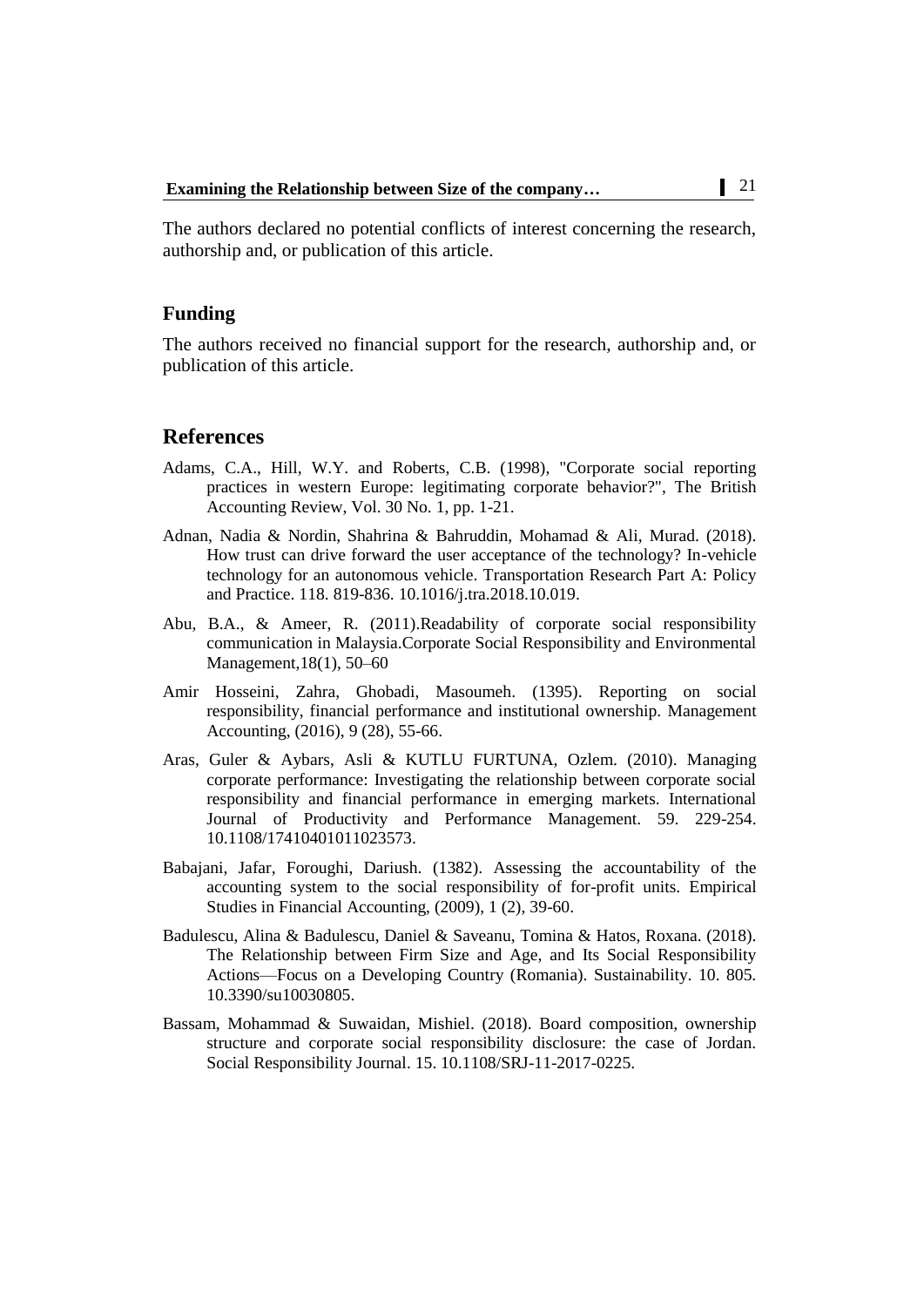- Brammer, S. and Pavelin, S. (2008), "Factors influencing the quality of corporate environmental disclosure", Business Strategy and the Environment, Vol. 17 No. 2, pp. 120-136.Castelo, M. & Lima, L. (2006).Corporate social responsibility and resource-based perspectives, Journal of Business Ethics, 69, PP: 111-132
- Castelo, M. & Lima, L. (2006).Corporate social responsibility and resource-based perspectives, Journal of Business Ethics, 69, PP: 111-132
- Carroll, Archie. (1991). The Pyramid of Corporate Social Responsibility: Toward the Moral Management of Organizational Stakeholders. Business Horizons. 34. 39- 48. 10.1016/0007-6813(91)90005-G.
- Crisóstomo, V. L., Freire, F. D. S., & Vasconcellos, F. C. (2011). Corporate social responsibility, firm value and financial performance in Brazil. Social Responsibility Journal, 7(2), 295–309.
- Dierkes, M., & Preston, L. E. (1977). Corporate social accounting and reporting for the physical environment: A critical review and implementation proposal. Accounting, Organisations and Society, 2(1), 3–22.
- Fang, Yi. (2019). Corporate Social Responsibility Risk and Audit Opinion. American Journal of Industrial and Business Management. 10. 1-18. 10.4236/ajibm.2020.101001.
- Foroughi, D., Mir Shams Shahshahani M, Pour Hossein, S. (1387). "Managers' Attitudes Towards Disclosure of Social Accounting Information: Companies Listed on the Tehran Stock Exchange". Accounting and Auditing Reviews, Volume 15, Number 52, Summer 2008, pp. 70-55.
- Haniffa, R.M. and Cooke, T.E. (2005), "The impact of culture and governance on corporate social reporting", *Journal of Accounting and Public Policy*, Vol. 24, pp. 391-430.
- Harrodrosario, A., del Mar Gálvez-Rodríguez, M. and del Carmen Caba-Pérez, M. 2017, 'Determinants of corporate social responsibility disclosure in Latin American companies: an analysis of the oil and gas sector', Comparative Perspectives on Global Corporate SocialResponsibility, IGI Global, Hershey, PA, pp. 165-184.
- Gray, R., Javad, M., Power, D.M. and Sinclair, C.D. (2001), "Social and environmental disclosure and corporate characteristics: a research note and extension", Journal of Business Finance &Accounting, Vol. 28 Nos 3‐4, pp. 327-356.
- Kahn, Barbara. (1987). A theoretical model of inter purchase times. Applied Stochastic Models and Data Analysis. 3. 93 - 109. 10.1002/asm.3150030205.
- Kansal, Monika & Joshi, Mahesh & Batra, Gurdip. (2014). Determinants of corporate social responsibility disclosures: Evidence from India. Advances in Accounting.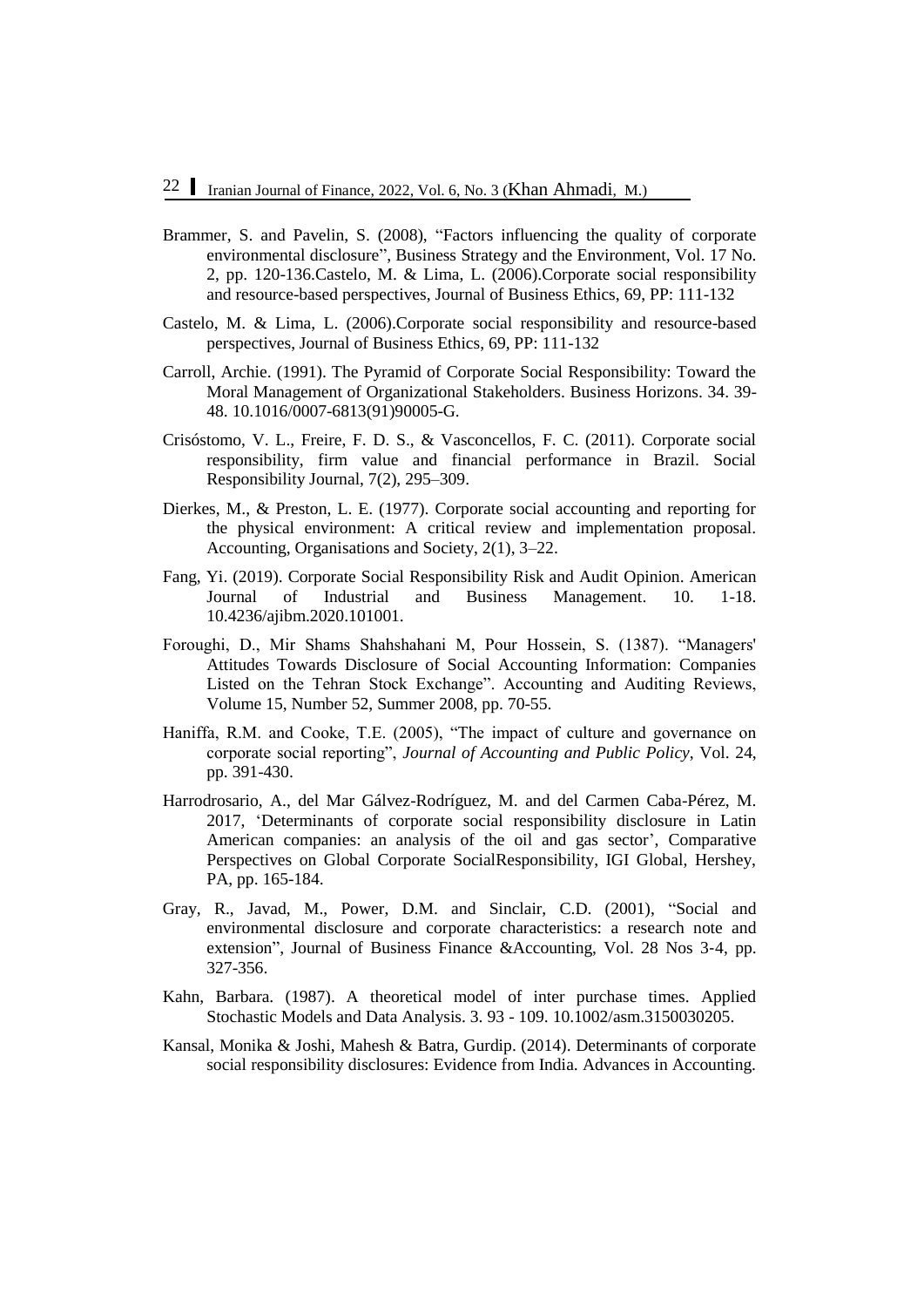30. 10.1016/j.adiac.2014.03.009.

- Kofi & Mallikarjunappa, Oware Phd,, Thathaiah. (2018). Corporate social responsibility investment, third-party assurance and firm performance in India: The moderating effect of financial leverage. South Asian Journal of Business Studies. ahead-of-print. 10.1108/SAJBS-08-2018-0091.
- Noroush & Heidari Kurd Zanganeh Gholamreza, Jafari Mohammad Hassan (1396). Social responsibility and financial performance in companies listed on the Tehran Stock Exchange. Economic Journal (bi-monthly review of economic issues and policies).Vol 17, (2017)Number (3 and 4): pp 53-78
- Mandhachitara, R., & Poolthong, Y. (2011). A model of customer loyalty and corporate social responsibility. *Journal of Services Marketing*, *25*(2), 122-133. <https://doi.org/10.1108/08876041111119840>
- Mortazavi, Saeed and Pour Azad, Nasser and Amir Razavi, Pegah and Sadeghi Moghadam, Masoumeh. (1389). Journal of Social Sciences, the role of moderating the variable of the importance of social responsibility on the relationship between social responsibility and organizational commitment; Case study: Mashhad food industry companies,(2010), volume (7), number 2, issn (2008-1383), pages (193—217), numpages (24)
- Porwal, L. S. and Sharma, N. (1991), "Social Responsibility Disclosure by Indian Companies", The Chartered Accountant (India), Vol. XXXIX, No 8, p. 630- 634.
- Purushotahman, M., Phil, H., & Ross, T. (2000). Determinants of corporate social reporting practices of listed Singapore companies. An Accounting Review, 12(2), 101–103.
- Sánchez, Isabel & Hussain, Nazim & Martínez-Ferrero, Jennifer. (2019). An empirical analysis of the complementarities and substitutions between effects of ceo ability and corporate governance on socially responsible performance. Journal of Cleaner Production. 215. 10.1016/j.jclepro.2019.01.130.
- Saleh, M., Zulkifli, N., & Muhamad, R. (2010).Corporate social responsibility disclosure and its relation to institutional ownership: Evidence from public listed companies in Malaysia.Managerial Auditing Journal,25(6), 591–613
- Siregar, S., & Bachtiar, Y. (2010). Corporate social reporting: Empirical evidence from Indonesia Stock Exchange. International Journal of Islamic and Middle Eastern Finance and Management, 3(3), 241–252
- Royaee, R., and Mehrdoust, H. (1388). Investigating the role of cultural managers in promoting social responsibility (Case study: Single post managers of the Radio and Television of Iran). Journal of Social Sciences,(2009), 3 (3), 43-59. <https://www.sid.ir/fa/journal/ViewPaper.aspx?id=118619>
- Tan, J.S., Lin, F., Tanouye, M.A. (2004). Potassium bromide, an anticonvulsant, is